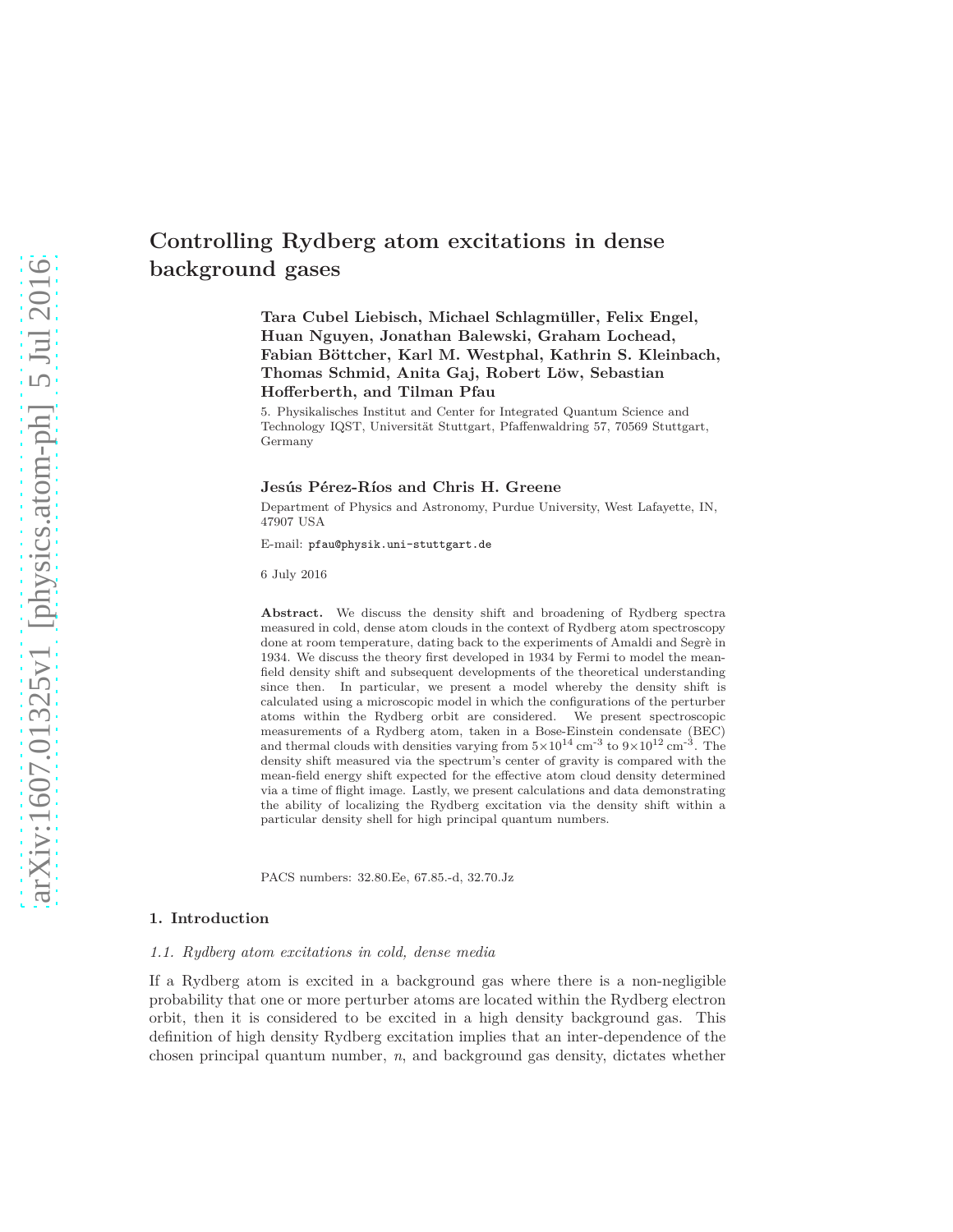or not this regime is realized. The number of background perturber atoms within the Rydberg orbit can be tuned between zero atoms and tens of thousands of atoms in typical experiments [\[1\]](#page-24-0), as shown in Figure [1.](#page-2-0) An understanding of Rydberg spectroscopy and the limits of the collisional lifetimes in dense gases is particularly important as typical Rydberg atom experiments are pushed to higher density regimes, in order to maximize the Rydberg blockade effect, and thereby prevent excitation for a large amount of other atoms [\[2\]](#page-24-1). Examples include studies of quantum information [\[2\]](#page-24-1), single photon transistors [\[3,](#page-24-2) [4\]](#page-24-3), and all optical quantum processing [\[5\]](#page-24-4). Schemes to realize Rydberg-based phase gates, utilizing optical cavities, have been proposed in order to circumvent undesired limitations of the Rydberg collisional lifetime in high density gases [\[6\]](#page-24-5).

A Rydberg atom impurity excited in a dense background gas is a testbed of fundamental quantum mechanical electron-perturber scattering for a range of low electron energies (0 - 30 meV) not achievable in electron beams [\[7\]](#page-24-6). Spectroscopy of Rydberg atoms in dense background gases has a long history that dates back to the work of Amaldi and Segrè carried out in 1934 [\[8\]](#page-24-7). In their work they studied the influence of high density background gases such as hydrogen, nitrogen, helium and argon on the Rydberg absorption spectra of sodium and potassium, with background gas densities as high as  $3\times10^{19}$  cm<sup>-3</sup>, whereby more than 10,000 perturber atoms were located within the classical Rydberg orbit. They observed, somewhat surprisingly, that the Rydberg atom could be excited in such a dense background gas. The line shift and broadening of the absorption spectra depended on the density and species of the background atoms. A theoretical framework was developed by Fermi in 1934 to explain the shifted spectral lines [\[9\]](#page-24-8). It was determined that the Rydberg electron scattering with background perturber atoms dominated the observed spectral line shifts. The derivation by Fermi of the mean-field density shift will be explained in detail in section [2.1.](#page-3-0)

A renewed interest in high-density Rydberg spectroscopy took place starting in the 1960's in which theoretical understanding of fundamental electron-perturber scattering beyond the *s*-wave limit of the Fermi pseudopotential was developed [\[10,](#page-24-9) [11,](#page-24-10) [12\]](#page-24-11). The experimental work of this time period explored a new regime, namely Rydberg spectroscopy with alkali atom background atoms. These studies were performed in thermal vapor cells with densities reaching as high as  $1 \times 10^{15}$  cm<sup>-3</sup> [\[13,](#page-24-12) [14\]](#page-24-13). This work inspired new theoretical studies in order to explain the *n*-dependent line shift and line broadening observed in electron-perturber alkali atom collisions. In particular, this led to the prediction of electron-neutral scattering shape resonances for *p*-wave scattering between an electron and an alkali atom [\[15,](#page-24-14) [16\]](#page-24-15), which was later confirmed via *ab initio* calculations [\[17\]](#page-24-16). A discussion of these theoretical developments can be found in [\[18\]](#page-24-17).

A third major period for studying Rydberg atoms in dense media is currently occurring due to the advancement of laser trapping and cooling. Rydberg spectroscopy performed in background gases with densities equivalent to the previous room temperature experiments can be achieved, but now at thermal energies eight orders of magnitude lower. This new experimental regime of cold, dense background perturber atoms has led to new discoveries of the role of fundamental electron-neutral interactions in ultracold chemistry. This is because the cold temperatures enable high-resolution Rydberg atom spectroscopy. In particular, the interaction between the Rydberg electron and the neutral atom perturber leads to a potential well ranging in depth from kHz to GHz, depending on the wavefunction of the Rydberg electron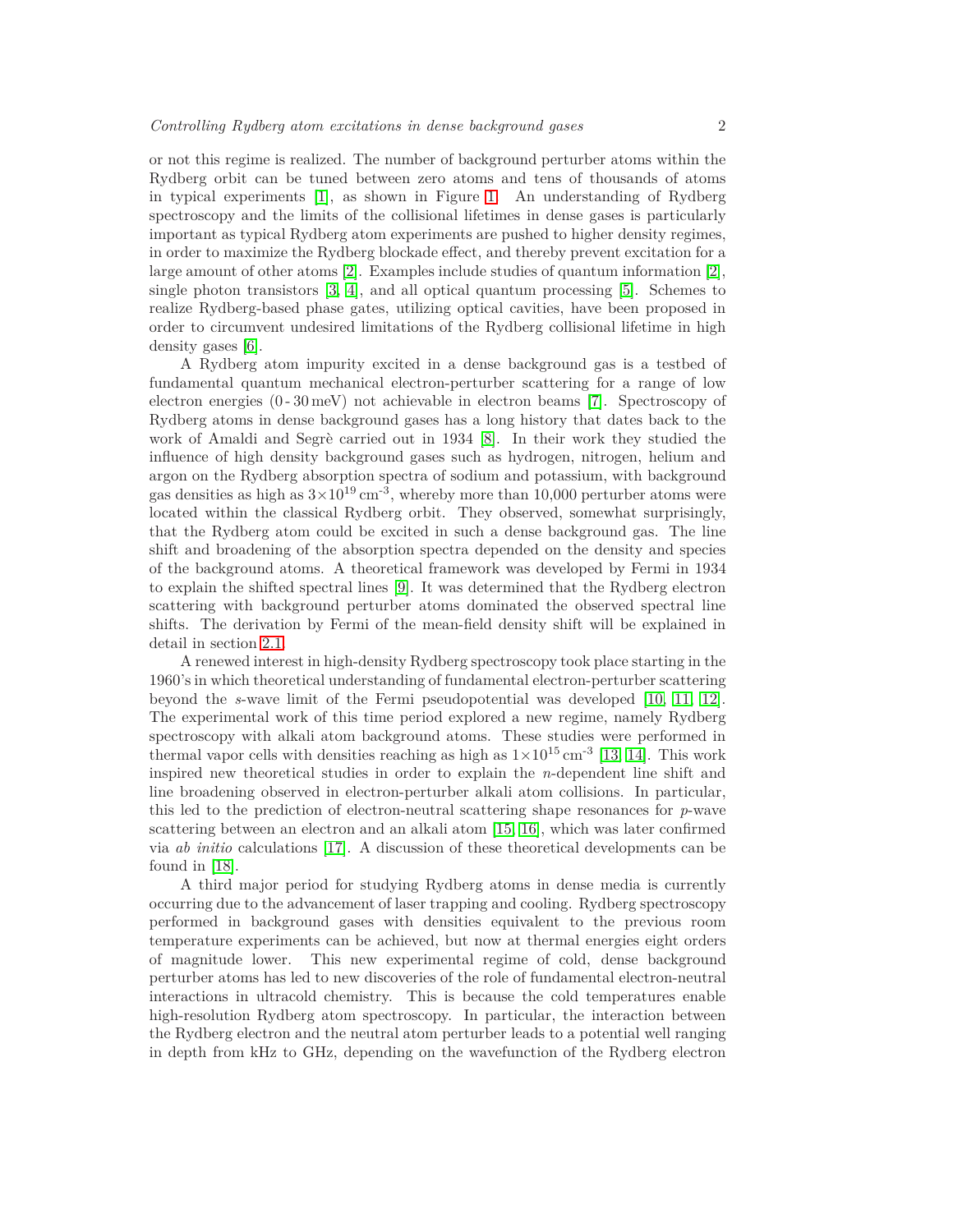

<span id="page-2-0"></span>Figure 1. (color online) Plot of density versus principal quantum number showing three regimes. At the lowest  $n$ 's and lowest densities (gray), the interparticle spacing, d, is greater than the Rydberg blockade radius,  $r_B$ , assuming an excitation bandwidth of 1 MHz. In the intermediate regime (white), the Rydberg blockade radius is larger than the interparticle spacing, but there are no background atoms overlapped with the Rydberg orbit with a radius of  $r_{Rvd}$ . In the third regime (yellow), at the highest *n*'s and highest densities, many background atoms are contained within the Rydberg blockade sphere and the Rydberg orbit.

and the scattering phase shifts [\[19,](#page-24-18) [20,](#page-24-19) [21\]](#page-24-20). Exploiting these two properties, ultra-long range Rydberg molecules have been observed, as first predicted in 2000 by Greene et al. [\[19\]](#page-24-18). Stable Rydberg molecules with large internuclear separations have been observed for *S*, *P*, and *D* states for Rb, Cs, and Sr [\[22,](#page-24-21) [23,](#page-24-22) [1,](#page-24-0) [24,](#page-24-23) [25,](#page-24-24) [26,](#page-25-0) [27,](#page-25-1) [28,](#page-25-2) [29\]](#page-25-3), with large dipole moments [\[30,](#page-25-4) [31\]](#page-25-5), and with ground states bound by a mixture of singlet and triplet electron-neutral scattering [\[32,](#page-25-6) [33\]](#page-25-7).

In this review we discuss the fundamental Rydberg electron-neutral interactions critical to understanding Rydberg spectroscopy in cold, dense media. In particular, we build on the point-particle perturber model, presented in [\[34\]](#page-25-8), to demonstrate that the configurations of background perturbing atoms, with respect to the potential energy curves of the electron-perturber system, must be considered in order to not only understand the spectroscopic line broadening as discussed in [\[34\]](#page-25-8), but also the line shift. This model demonstrates deviations from the Fermi mean-field model in estimating the spectroscopic line shift. The discussion of the density shift outlined in this review, which goes beyond Fermi's density shift model, should serve as an introduction to the idea that large deviations from the mean-field density shift are expected for various combinations of the Rydberg quantum state and the electronperturber spin orientation.

We discuss in detail in this review to what extent Rydberg spectroscopy in cold, dense samples can be used to probe the local density, temperature, and perhaps even the density correlations of a cold atom sample. The ability to measure the local density distribution of a system is a key aspect to studying interacting many-body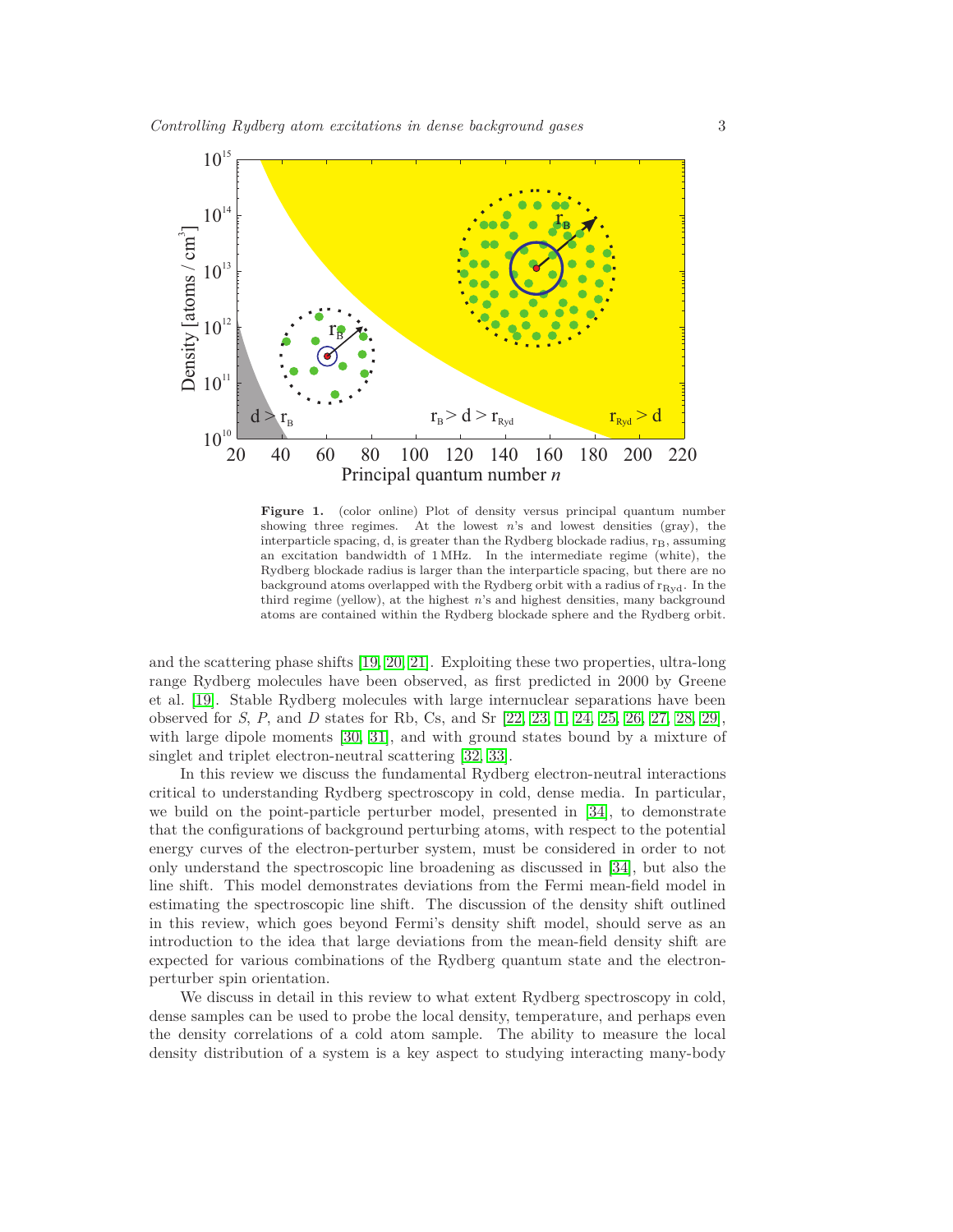systems in ultracold quantum gases. One prominent example is that the mean-field interaction alters the ground state of a harmonically trapped Bose gas from a Gaussian distribution to a Thomas-Fermi distribution [\[35\]](#page-25-9). While time-of-flight absorption imaging [\[36\]](#page-25-10) has been a long-established standard to extract information about the dynamics and the properties of a quantum gas, *in-situ* imaging can reveal important information about the system, lost in time of flight [\[37,](#page-25-11) [38,](#page-25-12) [39,](#page-25-13) [40,](#page-25-14) [41,](#page-25-15) [42,](#page-25-16) [43,](#page-25-17) [44,](#page-25-18) [45,](#page-25-19) [46\]](#page-25-20). In these experiments phase-contrast, fluorescence, and dark-ground imaging in the optical domain, as well as electron beam imaging have been used to measure *in-situ* properties of the quantum gas. Recent experiments have even achieved *in-situ* measurements of the local gas density [\[37,](#page-25-11) [38,](#page-25-12) [41,](#page-25-15) [42,](#page-25-16) [47\]](#page-25-21), and interesting new non-destructive density probes have been proposed [\[48\]](#page-25-22). In this work we discuss how Rydberg atom spectroscopy can be used as a probe of the local density and temperature. The size of a Rydberg atom scales as  $n^{*2}$ , where  $n^{*}$  is the effective principal quantum number taking the quantum defect  $\delta_l$  into account. Therefore, the local probe size can, in principle, be tuned from 100's of nms to  $\mu$ m sizes, by exciting Rydberg states from  $n = 50 - 200$ .

# <span id="page-3-2"></span><span id="page-3-0"></span>**2. Rydberg electron-neutral scattering**

# *2.1. The Fermi pseudopotential*

The experimentally observed spectroscopic line shift of Rydberg atoms excited in dense background gases, is dominated by low energy electron-perturber scattering events. Fermi's model explicitly considers the Rydberg electron as a quasi-free particle that is scattered with low momentum  $\hbar k$  from the ground state atoms. This approach was further refined by extending it to higher momenta [\[10\]](#page-24-9) and alkali metal perturber atoms [\[11\]](#page-24-10), recovering the original result, as an approximation, in the limit of *s*-wave scattering. An excellent review of the extensions of the Fermi model can be found in [\[12\]](#page-24-11). In this section the original derivation of Fermi's pseudopotential [\[9,](#page-24-8) [49\]](#page-25-23) is outlined. This derivation is unconventional for modern textbook nomenclature [\[50\]](#page-25-24), but it is very instructive for gaining a deeper understanding of the density shift and for gaining a perspective of the advances in the theoretical understanding of the density shift.

The starting point is the stationary Schrödinger equation for the Rydberg electron in the combined potential, created by the Rydberg core  $U(\vec{r}) = -\frac{e^2}{4\pi\epsilon}$  $\frac{e^2}{4\pi\epsilon_0} \frac{1}{|\vec{r}|}$  and the surrounding neutral ground state atoms  $\sum_i V_i$ :

<span id="page-3-3"></span>
$$
\left[ -\frac{\hbar^2}{2m_e} \Delta + U(\vec{r}) + \sum_i V_i \right] \psi(\vec{r}) = E\psi(\vec{r}) \tag{1}
$$

The interaction potential  $V_i$  is assumed to be short-range and isotropic. This is the case, since the interaction is given by the polarization of an atom at position  $\vec{R}_i$  with polarizability *α* [‡](#page-3-1):

<span id="page-3-4"></span>
$$
V_i = -\frac{1}{(4\pi\epsilon_0)^2} \frac{\alpha e^2}{2|\vec{R}_i - \vec{r}|^4}
$$
 (2)

<span id="page-3-1"></span> $\ddagger$  SI units are used throughout section [2.](#page-3-2) The SI Units of polarizability are C<sup>2</sup>m<sup>2</sup>J<sup>−1</sup> as defined by the National Institute of Standards and Technology (NIST). This is not to be confused with the cgs units for polarizability expressed as  $\text{cm}^3$ , and typically referred to as a polarizability volume.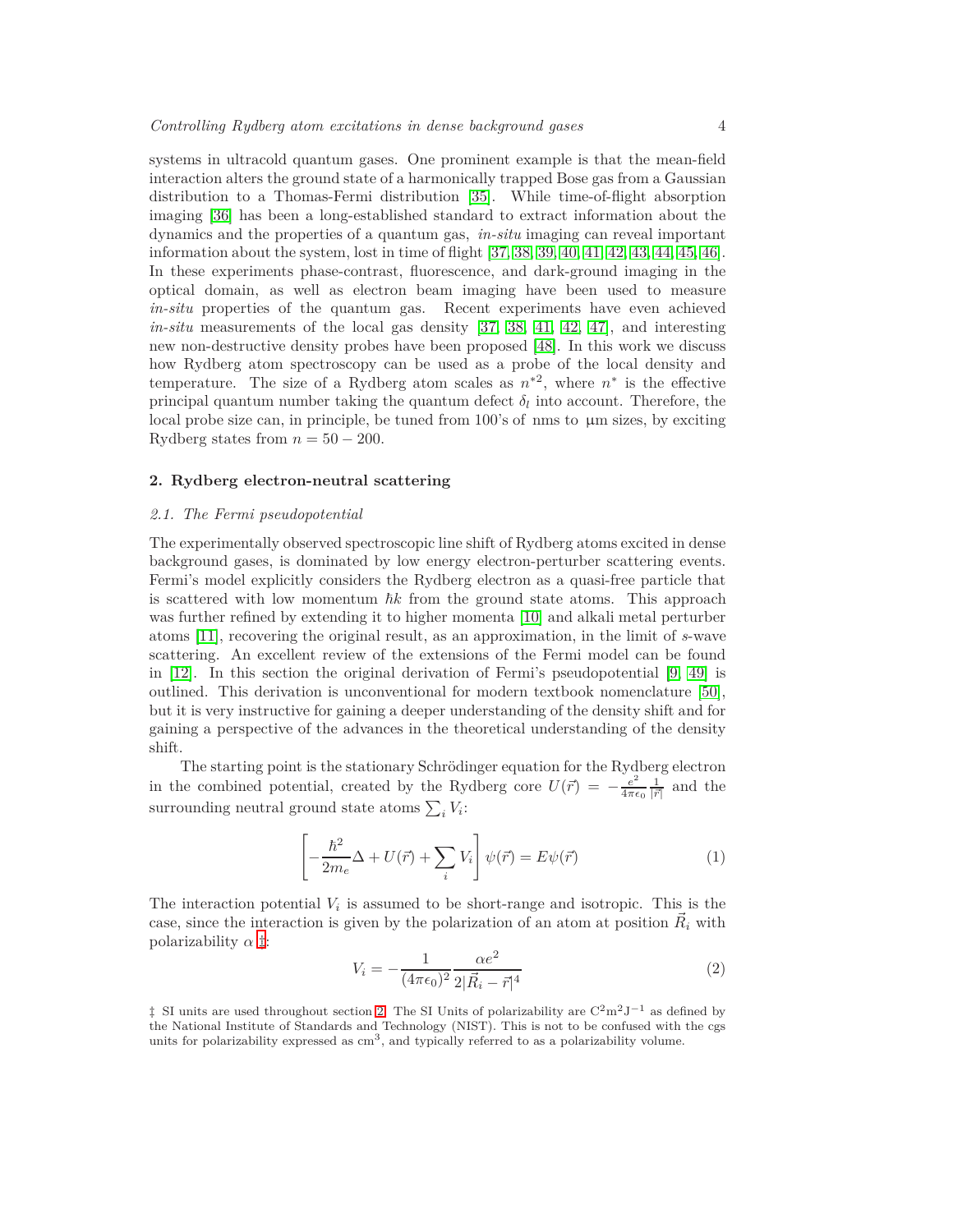

<span id="page-4-0"></span>**Figure 2.** (color online) Semi-quantitative sketch of length scales: Radial profile of probability density  $|\psi_{110S}|^2$  for an electron in the 110*S* Rydberg state. The Coulomb potential  $U(r)$ , created by the positively charged Rydberg core (red) and the polarization potential  $\sum_{i} V_i$  by neutral <sup>87</sup>Rb ground state atoms with polarizability  $\alpha = 4\pi\epsilon_0 \cdot 4.74 \times 10^{-29}$  m<sup>3</sup> (green) [\[52\]](#page-25-25), are indicated. Locally, the wavefunction of the Rydberg electron is deformed by the polarization potential. Averaging over one interaction range, given as the characteristic radius  $r^* \approx 0.96$  nm, leads to the dashed probability density  $|\overline{\psi}|^2$  of the Rydberg electron, as indicated in the inset. The nearest neighbor spacing of  $\overline{d} = 110 \text{ nm}$  corresponds to an atomic density of  $2\times10^{14}$  cm<sup>-3</sup>. The indicated value of the de Broglie wavelength  $\lambda_{\text{dB}}$  is just providing an order of magnitude, since it varies with position.

The range of the polarization potential can be estimated by the characteristic radius *r*<sup>\*</sup>. This is the distance, at which the polarization potential equals the centrifugal potential energy,  $\hbar^2/(2\mu r^2)$ , with  $\mu$  denoting the reduced mass of the electron and the perturber atom [\[51\]](#page-25-26):

$$
r^* = \frac{\sqrt{\mu \alpha e^2}}{4\pi \epsilon_0 \hbar}.\tag{3}
$$

For ground state  ${}^{87}$ Rb, the characteristic radius is  $r^* = 0.96$  nm, which is much smaller than the nearest neighbor distance of  $\overline{d} = 110$  nm for a density of  $2 \times 10^{14}$  cm<sup>-3</sup>. Furthermore, the Rydberg electron is assumed to be slow; in particular, the de Broglie wavelength  $\lambda_{dB}$  is required to be much larger than the interaction range  $\sim r^*$ . In Figure [2](#page-4-0) the relevant length scales are sketched for the 110*S* Rydberg state. The assumptions are well justified, except for regions very close to the Rydberg core, where the de Broglie wavelength  $\lambda_{dB}$  becomes small.

The Schrödinger equation  $(1)$  is then averaged over a small volume. This volume is chosen smaller than the de Broglie wavelength  $\lambda_{\text{dB}}$ , but larger than the range  $\sim r^*$ of the polarization potential. The averaged wavefunction  $\overline{\psi}(\vec{r})$  outside the interaction region then resembles the wavefunction  $\psi(\vec{r})$ . In this way the local impact of the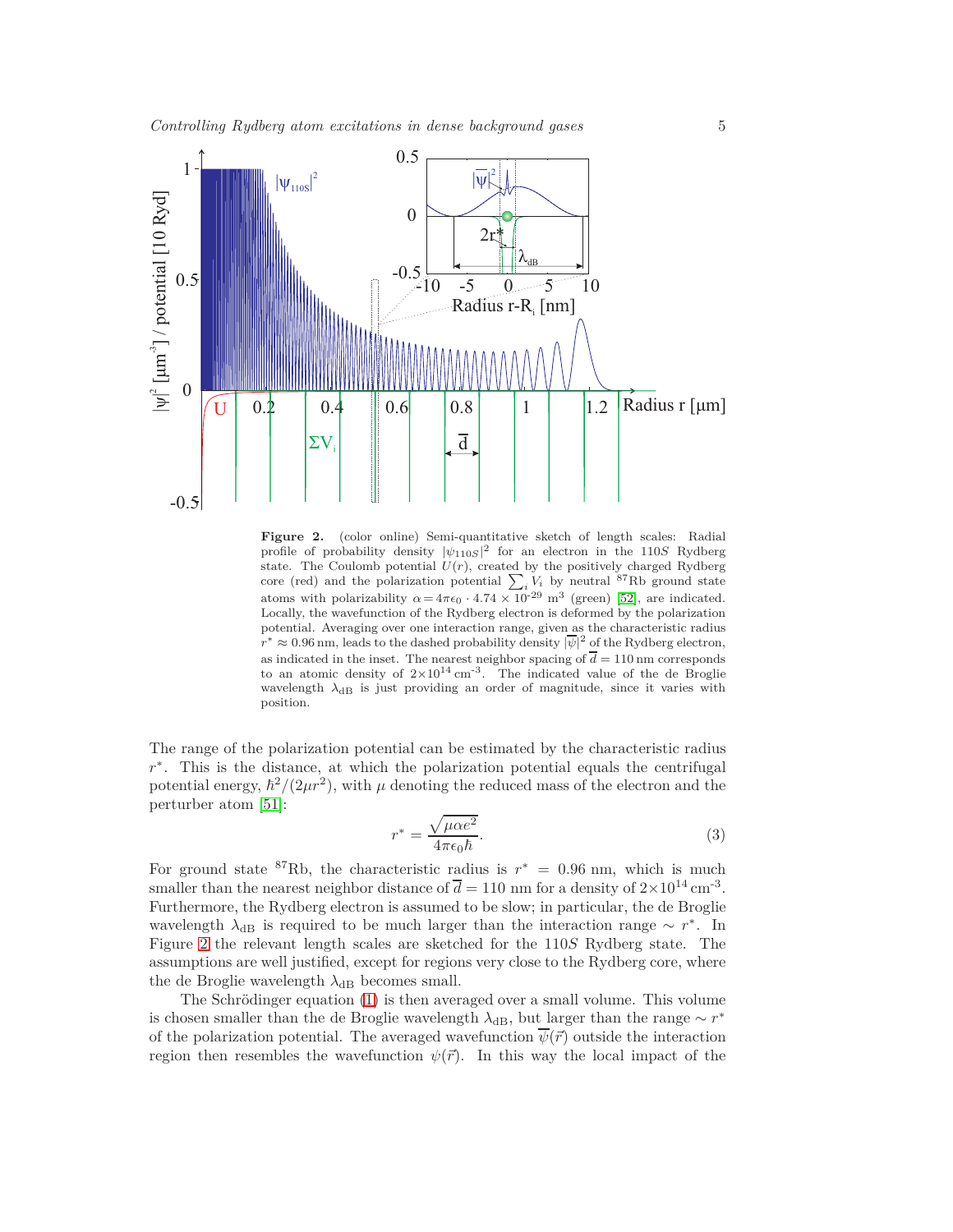perturbing neutral atoms is removed (see inset of Figure [2\)](#page-4-0). Under this condition, the mean of the derivative of the wavefunction can be replaced by the derivative of the averaged wavefunction  $(\overline{\Delta \psi} = \Delta \overline{\psi})$  and one obtains:

$$
-\frac{\hbar^2}{2m_e}\Delta \overline{\psi}(\vec{r}) - (E - U(\vec{r}))\,\overline{\psi}(\vec{r}) + \overline{\sum_i V_i \psi(\vec{r})} = 0.
$$
\n(4)

Now, the region with distance  $r = |\vec{r} - \vec{R}_i|$ ,  $0 < r < \lambda_{dB}$ , closely around a single perturbing neutral atom, is considered. This volume extends over regions with vanishing and non-vanishing interaction  $V(r)$  with the perturber. Outside of the interaction zone  $(r > r^*)$ , the wavefunction  $\psi(\vec{r})$  is equal to the averaged wavefunction  $\overline{\psi}(\vec{r})$  and to first order constant, since r is smaller than the de Broglie wavelength  $\lambda_{\text{dB}}$ . Inside the interaction zone  $(r \leq r^*)$ , the energy  $E - U(\vec{r})$  is much smaller than the interaction with the perturbing atom,  $V(r)$ , and can be neglected. Therefore, the wavefunction  $\psi(\vec{r})$  in the considered region becomes radially symmetric around the perturbing ground state atom and reads (see Figure [3a](#page-6-0)):

<span id="page-5-0"></span>
$$
\psi(\vec{r}) = \begin{cases} \overline{\psi} = const. & \text{for } r > r^* \\ \psi(r) & \text{for } r \le r^*. \end{cases}
$$
\n(5)

The Schrödinger equation [\(1\)](#page-3-3) inside the interaction zone  $r \leq r^*$  then simplifies to:

$$
\frac{1}{r^2} \frac{\partial}{\partial r} \left( r^2 \frac{\partial \psi}{\partial r} \right) = \frac{2m_e}{\hbar^2} V(r) \psi(r). \tag{6}
$$

Considering the Laplace operator in spherical coordinates, a more suitable form can be obtained using the substitution

<span id="page-5-3"></span>
$$
\psi(r) = u(r)/r,\tag{7}
$$

which then leads to:

<span id="page-5-4"></span>
$$
\frac{\partial^2 u}{\partial r^2} = \frac{2m_e}{\hbar^2} V(r)u(r). \tag{8}
$$

For large distances r, the interaction potential  $V(r)$  vanishes and  $u(r)$  thus becomes linear, as r is approaching  $r^*$ . The slope of  $u(r)$  is fixed by equation [\(5\)](#page-5-0) to  $\overline{\psi}$ , so that  $u(r)$  reads:

<span id="page-5-1"></span>
$$
u(r) = \overline{\psi} \cdot (r - a) \quad \text{for } r > r^*.
$$
 (9)

Here, *a* is the intercept of the asymptotic wavefunction,  $\overline{\psi}$ , [\(9\)](#page-5-1) with the abscissa (see Figure [3b](#page-6-0)). This quantity is the *s*-wave scattering length [§](#page-5-2) . Now, the averaged interaction energy stemming from one single perturber *i* is calculated using the substitution [\(7\)](#page-5-3) and equation [\(8\)](#page-5-4). Under the condition that there is exactly one perturbing atom inside the volume  $V_0$  over which the wavefunction is averaged, one obtains:

<span id="page-5-5"></span>
$$
\overline{V_i \psi(\vec{r})} = \frac{4\pi}{V_0} \int V(r)u(r)r \, dr =
$$
\n
$$
\frac{4\pi}{V_0} \int \frac{\hbar^2}{2m_e} \frac{d^2u}{dr^2} r \, dr = \frac{2\pi\hbar^2 a}{m_e V_0} \overline{\psi}.
$$
\n(10)

<span id="page-5-2"></span>§ The sign here is chosen different to Fermi [\[9\]](#page-24-8) in order to match modern textbook convention [\[50\]](#page-25-24).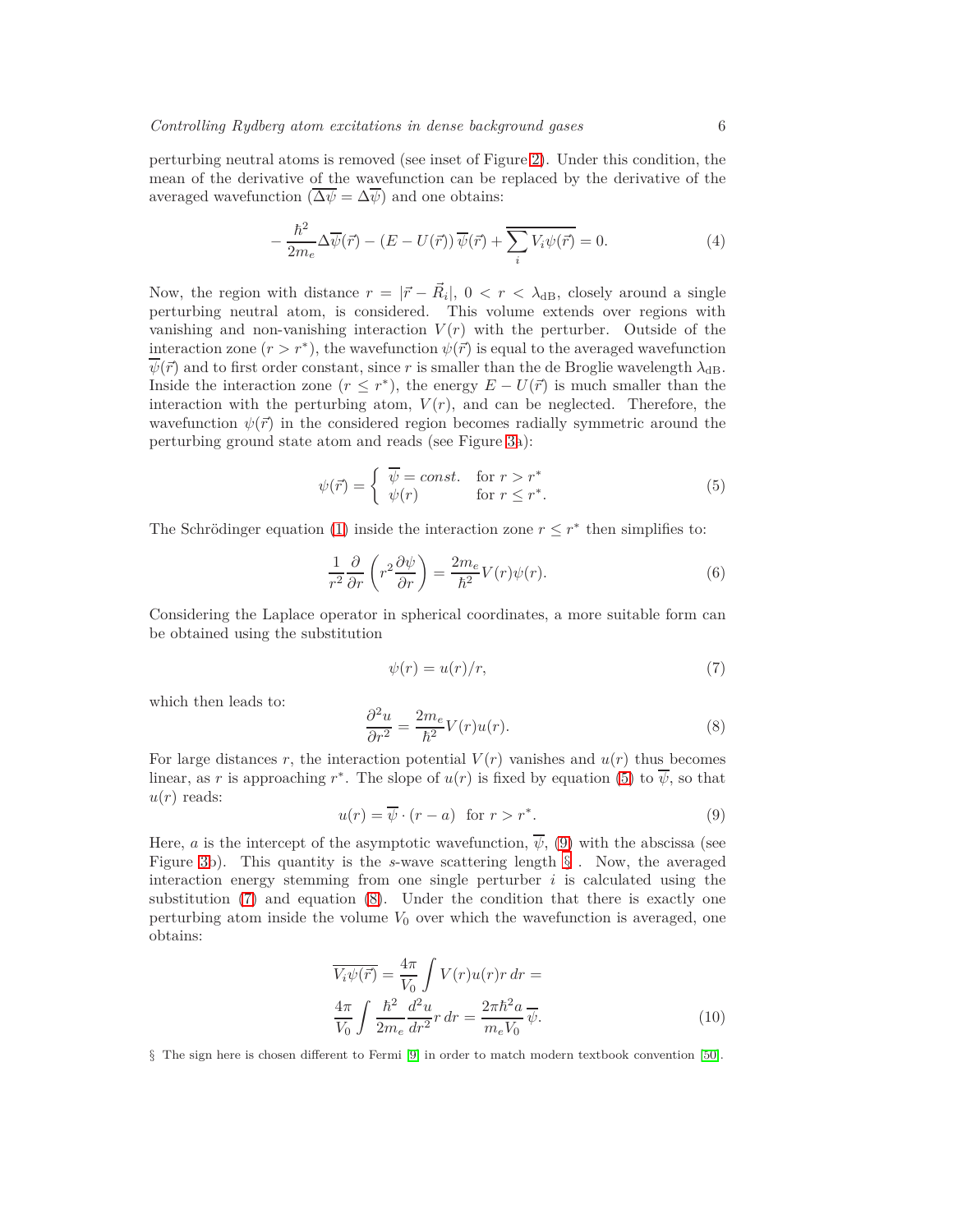

<span id="page-6-0"></span>**Figure 3.** (color online) Sketched behavior of the Rydberg electron wavefunction  $\psi(r)$  (a) and  $r\psi(r)$  (b) close to a perturbing atom. The region of interest is much smaller than the de Broglie wavelength  $\lambda_{dB}$ , so that outside the interaction zone  $(r > r^*)$ , the wavefunction becomes constant  $\psi(r) = \overline{\psi}$ .

The last integral can be solved using integration by parts, under the condition that the wavefunction  $\psi$  is differentiable at the position of the perturbing atom  $\|$ . If there is no perturbing atom within the volume of interest, the interaction potential vanishes. The general expression of equation [\(10\)](#page-5-5) therefore reads:

$$
\overline{V_i \psi(\vec{r})} = \frac{2\pi \hbar^2 a}{m_e} \frac{\theta(r^* - r)}{V_0} \overline{\psi}.
$$
\n(11)

Here,  $\theta(r^* - r)$  is the Heaviside step function that is zero if  $r > r^*$  and is otherwise one. For the short-range interaction,  $r^*$ , the function  $\theta(r^* - r)/V_0$  converges to the Dirac delta function, so that the interaction potential in the Schrödinger equation  $(1)$ can be written as:

$$
\sum_{i} V_{i}(\vec{r}) = \int \sum_{i} V_{\text{pseudo}}(\vec{r} - \vec{R}_{i}) |\psi(\vec{r})|^{2} d\vec{r}, \qquad (12)
$$

giving the well-known Fermi pseudopotential

<span id="page-6-2"></span>
$$
V_{\text{pseudo}}(\vec{r}) = \frac{2\pi\hbar^2 a}{m_e} \delta(\vec{r}).\tag{13}
$$

This very last step was introduced by Fermi only later in 1936, when treating the scattering of slow neutrons from hydrogen atoms [\[53\]](#page-25-27). This is the reason why, in the literature, the pseudopotential is commonly associated with nuclear physics. However, the main steps of the derivation were already formulated in 1934 [\[9\]](#page-24-8). Here, Fermi was only interested in the total effect of a large number of perturbing atoms inside the wavefunction  $\psi(\vec{r})$  of the Rydberg electron. By summing up equation [\(10\)](#page-5-5) over all atoms inside a Rydberg atom, he directly obtained the shift,  $\Delta E(\rho)$ , of the Rydberg absorption line, measured by Amaldi and Segrè  $[8, 54]$  $[8, 54]$ :

<span id="page-6-3"></span>
$$
\Delta E(\rho) = \frac{2\pi\hbar^2 a}{m_e} \rho,\tag{14}
$$

<span id="page-6-1"></span>|| This implies that  $\left(\frac{du}{dr}r - u\right)_{r=0} = \left(\frac{\partial \psi}{\partial r}r^2\right)_{r=0} = 0.$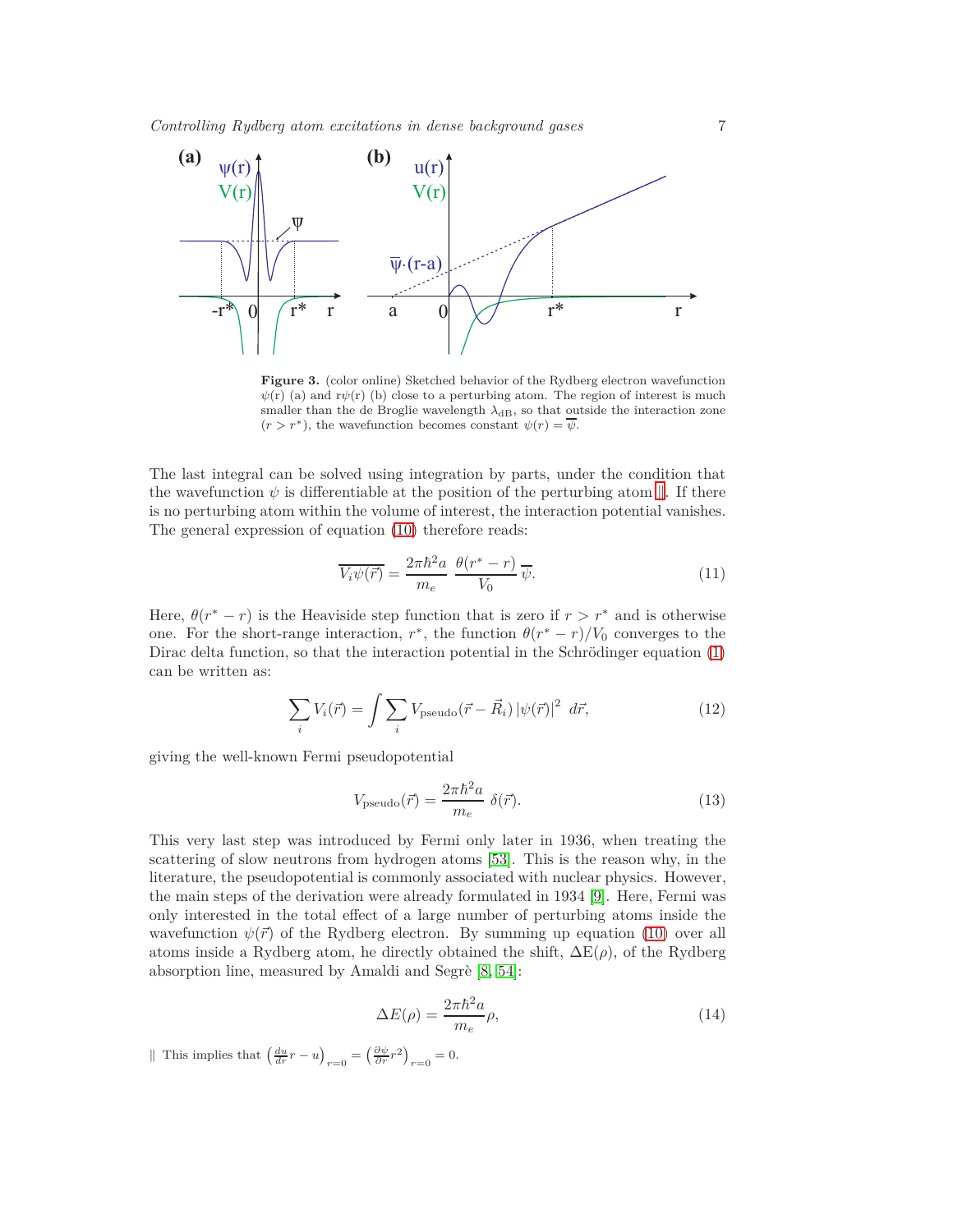where  $\rho$  is the density of ground state atoms. This equation can be alternatively obtained by first integrating the pseudopotential [\(13\)](#page-6-2) over the Rydberg electron probability density,  $|\psi(\vec{r})|^2$ , to obtain the shift per particle as:

<span id="page-7-1"></span>
$$
\Delta \bar{E}_{\text{single}} = \frac{\int_{\text{Ryd}} V_s(\vec{r}) d\vec{r}}{\int_{\text{Ryd}} d\vec{r}} = \frac{2\pi \hbar^2 a}{m_e V_{\text{Ryd}}}.
$$
\n(15)

Subsequently, the shift per particle is integrated over the volume of the Rydberg atom,  $V_{\text{Ryd}}$ , and the relevant *s*-wave scattering potential,  $V_s$ . To obtain the total energy shift,  $\Delta E$ , the mean shift per particle,  $\Delta E_{\text{single}}$ , has then to be multiplied by the number of atoms,  $N_{\mathcal{V}_{\text{Rvd}}}$ , within a volume as large as the Rydberg atom. The interaction potential of ion-perturber scattering events, given by the  $C_4/r_{I-P}^4$  potential, leads to a density shift that is three orders of magnitude smaller than the density shift caused by electron-perturber interactions, which are described by the quantum mechanical *s*and *p*-wave scattering. Ion-perturber interactions are, therefore, typically neglected at the densities typical in cold atom experiments.

If there is only one perturber atom inside the Rydberg atom, one would like to calculate the potential energy of a single ground state atom at distance *R~* from the center of the Rydberg electron wavefunction  $\psi(\vec{r})$  by integrating only over the electron coordinate:

<span id="page-7-0"></span>
$$
V_{\text{scat}}(\vec{R}) = \int V_{\text{pseudo}}(\vec{r} - \vec{R}) |\psi(\vec{r})|^2 \, d\vec{r} = \frac{2\pi \hbar^2 a}{m_e} |\psi(\vec{R})|^2. \tag{16}
$$

This momentum independent potential energy curve is plotted in Figure [4](#page-8-0) (blue), including the ionic polarization potential, and henceforth referred to as,  $PEC(s(0))$ k))".

#### <span id="page-7-2"></span>*2.2. Higher order scattering terms*

The Fermi pseudopotential in its original form is adequate for low-energy electrons, i.e. for the highly excited Rydberg electron near the classical outer turning point, but the accuracy of the adiabatic potential energy curves can be improved if an energy-dependent scattering length is utilized [\[10,](#page-24-9) [55,](#page-25-29) [12\]](#page-24-11). The kinetic energy of the Rydberg electron,  $E_{kin}(R) = \hbar^2(k(R))^2/(2m_e)$ , can be estimated depending on the radial distance  $R$  to the Rydberg core, using a semi-classical approximation  $[12]$ :

$$
E_{\rm kin}(R) = -\frac{Ryd}{n^2} + \frac{1}{4\pi\epsilon_0} \frac{e^2}{R},\tag{17}
$$

where *Ryd* is the Rydberg constant. Therefore, as the electron approaches the ionic core, the momentum increases and higher-order partial waves become significant. For the Rydberg electron-perturber scattering problem, *s*- and *p*-wave contributions suffice, as the interaction for higher order partial waves is suppressed by the centrifugal barrier. Omont [\[12\]](#page-24-11) developed a method to generalize the Fermi pseudopotential by including contributions of higher partial waves to the electron-atom scattering interaction, whereby the Rydberg electron wave function was expanded in terms of Fourier transformed plane waves. The matrix elements of the interaction energy,  $V(R)$ ,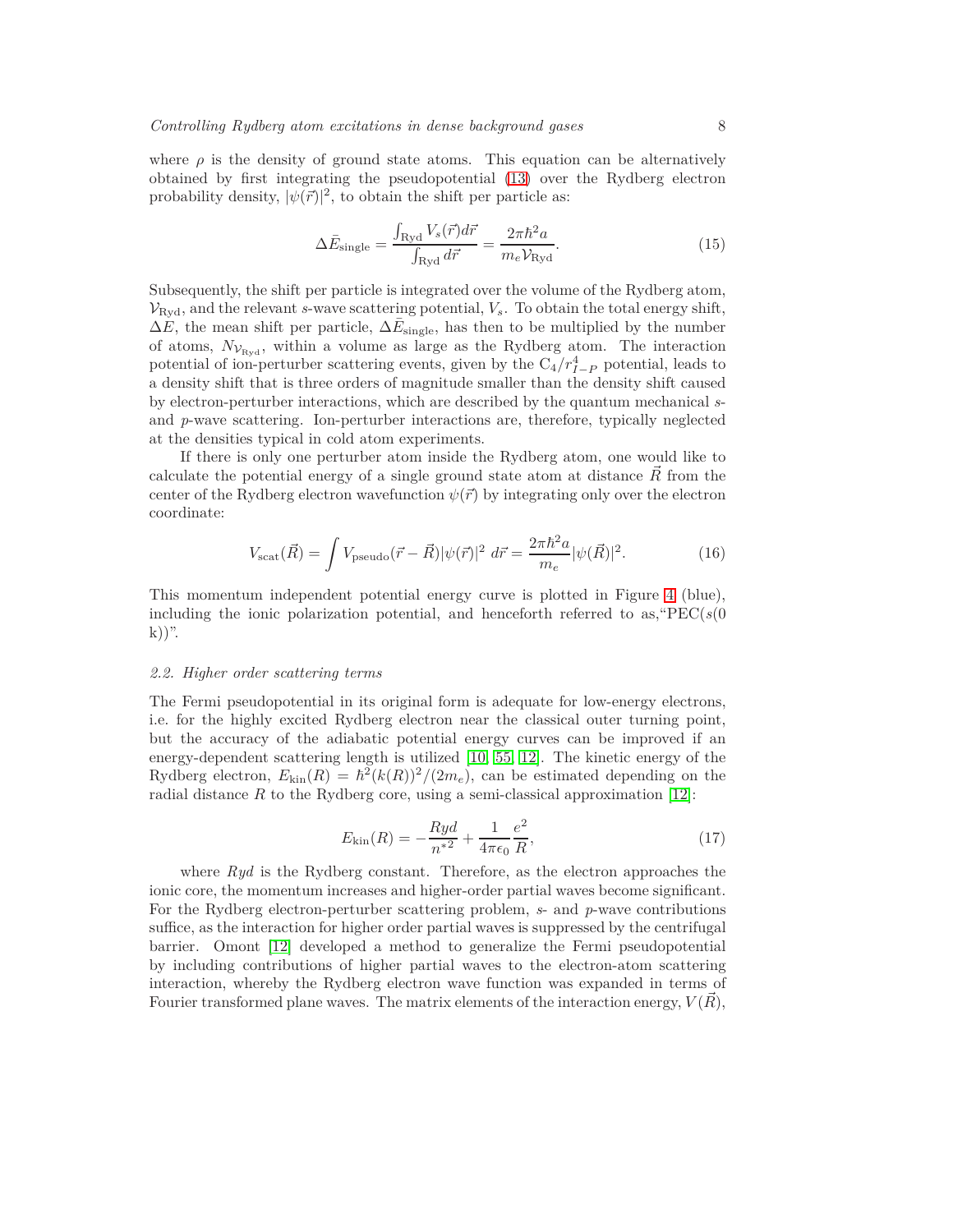

<span id="page-8-0"></span>**Figure 4.** (color online) (a) Adiabatic potential curves for  $53S + 5S$ , calculated using the different approaches described in the text. All potential energy curves shown include the ionic polarization potential. Only the full diagonalization (red), which takes into account *s*- and *p*-wave scattering, produces adiabatic potentials with the so-called butterfly potentials. (b) A zoom of the potentials shown in (a) to emphasize the differences in the outer potential well.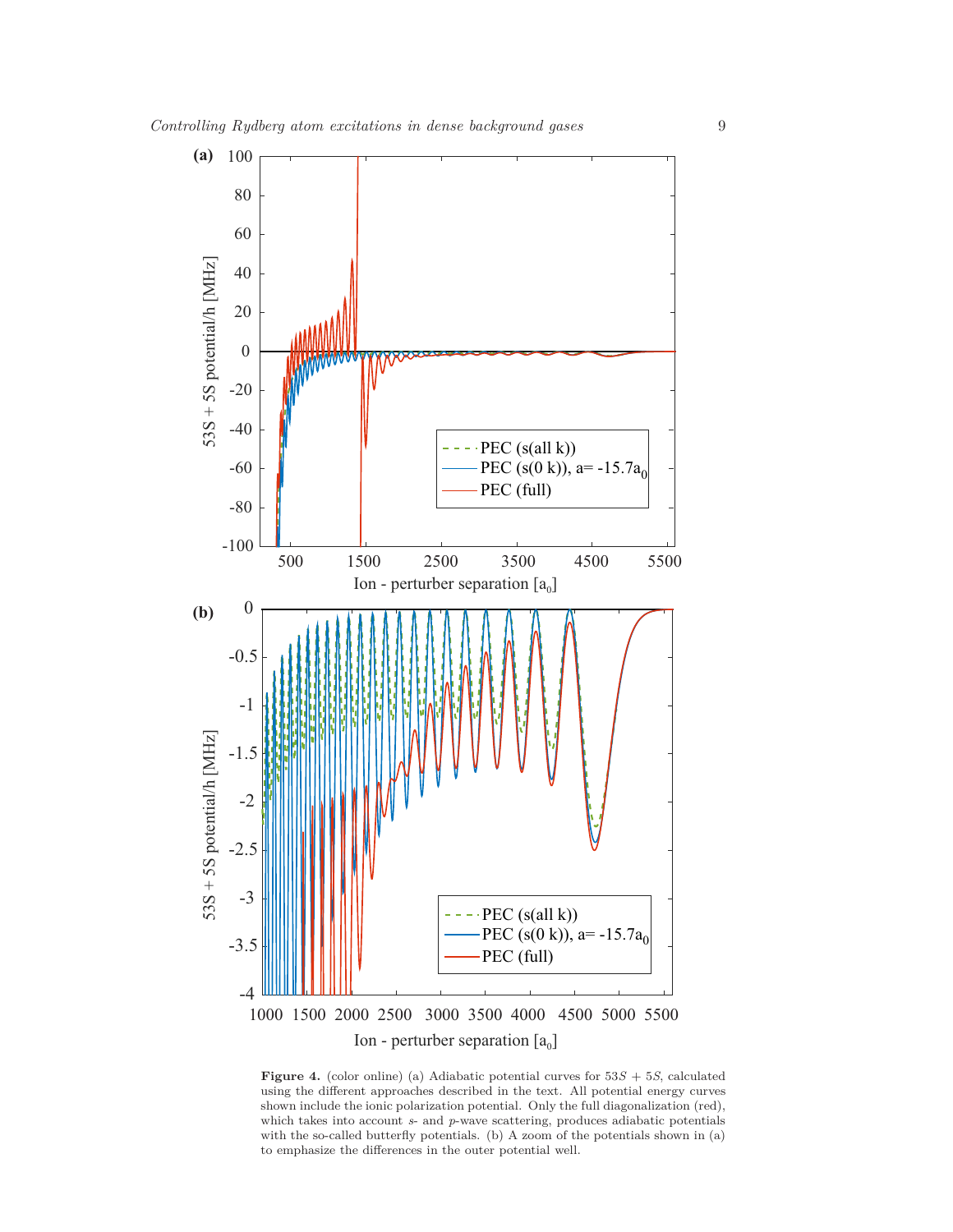with the perturbing ground state atom in equation [\(2\)](#page-3-4) read:

$$
\langle j | V(\vec{R}) | i \rangle = 4\pi a_0^3 \sum_l (2l+1) \cdot R_l \left[ P_l \left( \vec{\nabla'} \vec{\nabla} / k^2 \right) \psi_j^* (\vec{r}') \psi_i (\vec{r}) \right]_{\vec{r} = \vec{r}' = \vec{R}}, \tag{18}
$$

where  $P_l$  are the Legendre polynomials and the reaction matrix elements  $R_l$  are connected to the scattering phase shifts  $\eta_l$  by:

<span id="page-9-0"></span>
$$
R_l = -2Ryd \cdot \frac{\tan(\eta_l)}{2a_0k}.\tag{19}
$$

The first term of the expansion  $(l = 0)$ , shown in equation [\(18\)](#page-9-0), leads to the expectation value

$$
V_s(\vec{R}) = 4\pi a_0^3 R_0 |\psi(\vec{R})|^2.
$$
\n(20)

With the scattering phase shift  $\eta_0$  from [\[56\]](#page-25-30), one obtains

$$
R_0 = \frac{2Ryd}{a_0} \left(\frac{a}{2} + \frac{\hbar^2}{m_e e^2 a_0^2} \cdot \frac{\pi}{6} \alpha k\right). \tag{21}
$$

The first term results in a potential, which is of the form of the molecular potential [\(16\)](#page-7-0) as calculated from Fermi's pseudopotential [\(13\)](#page-6-2):

$$
V_s(\vec{R}) = \frac{2\pi\hbar^2}{m_e}a(k)|\psi(\vec{R})|^2.
$$
\n(22)

It describes *s*-wave scattering with a momentum-dependent *s*-wave scattering length:

<span id="page-9-1"></span>
$$
a(k) = a + \frac{\hbar^2}{m_e e^2 a_0^2} \cdot \frac{\pi}{3} \alpha k + O(k^2).
$$
 (23)

Using this position dependent scattering length an altered adiabatic potential energy curve is plotted in Figure [4](#page-8-0) (green, dashed), and henceforth referred to as "PEC(*s*(all  $(k)$ )".

For Rydberg *S*-states, the PEC(*s*(all k)) supports multiple bound states of one or more neutral atom perturbers in the outermost potential well, shown in Figure [4](#page-8-0) at  $\approx$  4700 $a_0$ . This is the basis of ultralong-range Rydberg molecules first predicted in 2000 [\[19\]](#page-24-18) and first observed in 2009 [\[22\]](#page-24-21). The PEC( $s$ (all k)) given by equation [\(16\)](#page-7-0) and shown in Figure [4](#page-8-0) (green) represent the contribution of the electron momentum  $\hbar k$ to the momentum dependent triplet *s*-wave scattering length (equation [\(23\)](#page-9-1)). The PEC(*s*(all k)), furthermore, predicted the existence of trilobite-like polar homonuclear diatomic molecules [\[19\]](#page-24-18) for triplet *s*-wave scattering, which were observed in [\[30\]](#page-25-4). The  $PEC(s(all k))$  are a good approximation for calculating the binding energies of Rydberg molecules in the outer two to three potential wells, whereby the bound state is localized at large internuclear distances, and *s*-wave scattering dominates. However, at internuclear distances less than  $2000a_0$ ,  $p$ -wave scattering dominates, as is described next in section [2.3,](#page-10-0) and the validity of  $PEC(s(all k))$  fails.

The accuracy of the potential energy curves analyzed with the Omont-Fermi approach depend on precise *s*- and *p*-wave scattering phase shifts for the triplet and singlet configurations. Values of the electron-alkali atom scattering lengths, *a*, were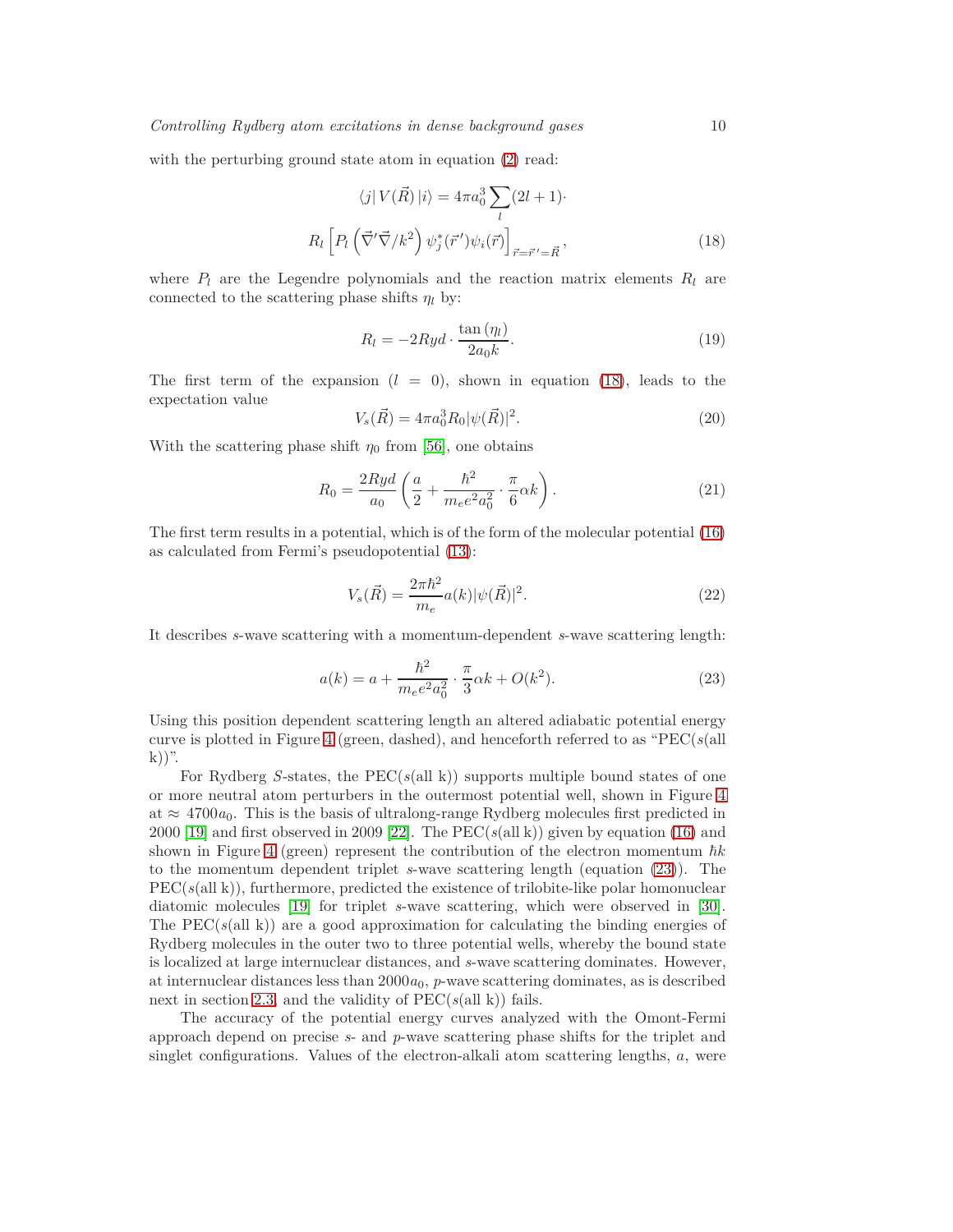obtained from Dirac R-matrix calculations [\[57\]](#page-25-31). Depending on the species of the perturbing atom and the relative orientation of the electron spin and atomic spin, the value can be positive or negative as pointed out by Fermi [\[9\]](#page-24-8) and verified by Reinsberg [\[49\]](#page-25-23). This could explain the blue and red shifts observed in [\[8,](#page-24-7) [54,](#page-25-28) [9\]](#page-24-8). Alkali atoms have a large electron affinity leading to typically negative scattering lengths. For <sup>87</sup>Rb the triplet scattering length, relevant for the experiments described here, is  $a_{\uparrow\uparrow} = -15.7 a_0$  [\[33\]](#page-25-7). The singlet scattering length is significantly smaller; it was recently measured to be  $a_{\uparrow\downarrow} = -0.2 a_0$  [\[33\]](#page-25-7). The triplet and singlet scattering lengths were first theoretically derived in [\[57\]](#page-25-31) to be  $a_{\uparrow\uparrow} = -16.1 a_0$  and  $a_{\uparrow\downarrow} = 0.627 a_0$ .

To the same order in the electron momentum,  $\hbar k$ , the second term in the expansion leads to a *p*-wave contribution as outlined by Omont [\[12\]](#page-24-11):

$$
V_{\text{Ryd-perturb}}(\vec{r}, \vec{R}) = V_{\text{Fermi}}(\vec{r}, \vec{R}) -
$$
  

$$
\frac{6\pi \tan\left(\delta^p[k(R)]\right)}{k(R)^3} \delta^{(3)}(\vec{r} - \vec{R}) \overleftarrow{\nabla}_r \cdot \overrightarrow{\nabla}_r,
$$
 (24)

where  $\delta^{p}[k(R)]$  stands for the triplet *p*-wave scattering phase shift of an electronperturber collision. The arrow indicates that this should be read as an operator on the wavefunction, acting in the indicated direction. Quasi-degenerate perturbation theory has been applied to calculate the Born-Oppenheimer PECs for the electron-atom interaction, henceforth referred to as "PEC(full)", which are shown in Figure [4\(](#page-8-0)red). To calculate PEC(full) a hydrogen-like basis for high angular momentum states,  $(1 \geq 3)$ , has been used, whereas the Whittaker functions [\[58\]](#page-25-32) have been utilized for low angular momentum states,  $(1 \leq 3)$ , thus taking into account the quantum defects. For each diagonalization eight different *n*-manifolds have been included as well as their respective angular momentum states; in particular, two of them are above the target state and six are below, taking into account the correct energy ordering of the states due to the quantum defects. For an extended description of the calculation see [\[21\]](#page-24-20).

## <span id="page-10-0"></span>*2.3. p-wave shape resonance*

In some systems there is a resonant bound state behind the centrifugal barrier. Indeed, in alkali atom systems there is a *p*-wave shape resonance, which depends on the shape of the centrifugal barrier. The resonance leads to deep potentials, which span from one hydrogenic manifold, *n*, to the next hydrogenic manifold, (*n*-1), as shown in Figure [4,](#page-8-0) predominantly due to the scattering phase shift,  $\delta^p$ , of  $\pi$ . The *p*-wave shape resonance deviates from the typical  $n^{-6}$  scaling of the binding energy found for the outer potential wells of the electron-perturber adiabatic potentials, as shown in Figure [4](#page-8-0) and shown in [\[1\]](#page-24-0). The depth of the *p*-wave potential, extending from the hydrogenic manifold, *n*, to the well of the potential, scales rather as  $n^{-3}$ . The *p*-wave potential is oscillatory and each local minimum along the potential curve can support multiple bound states, depending on the *n* investigated and the reduced mass of the Rydbergperturber system. The *p*-wave potential energy curves can be viewed as a linear combination of electronic states that maximizes the derivative of the wave function parallel or perpendicular to the internuclear axis [\[20,](#page-24-19) [21\]](#page-24-20). This resulting electron wave function has a butterfly-like structure giving rise to the naming convention of the *p*-wave scattered states to be noted as "butterfly states" [\[21\]](#page-24-20). In the case of  ${}^{87}Rb$ , the crossing of the *p*-wave potential with the *nS* states, which are depressed in energy from the hydrogenic manifold due to quantum defects, occurs at  $\approx 1400a_0$  for  $n = 40$  and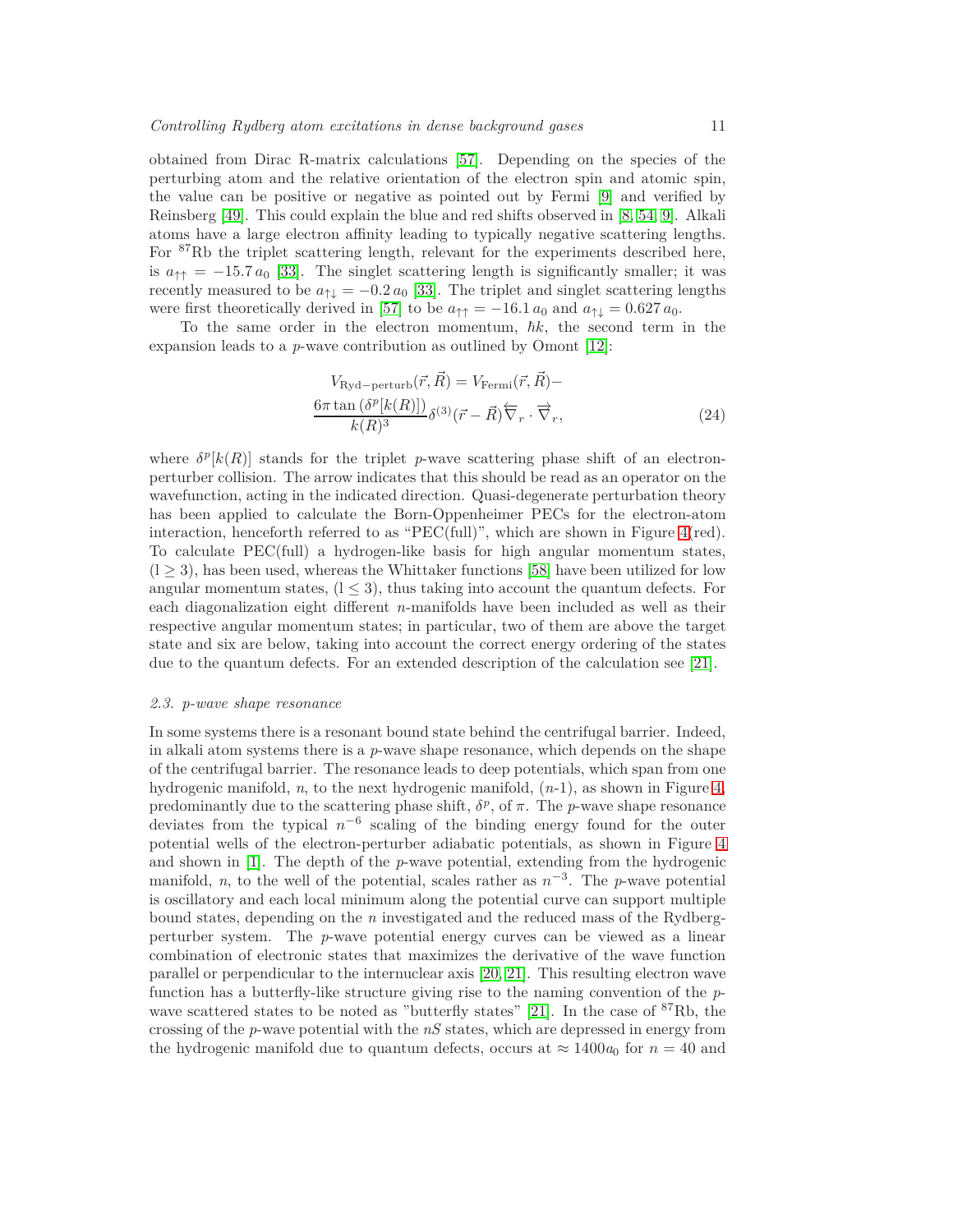saturates for  $n > 100$  at interatomic spacings of  $\approx 1800a_0$ . Henceforth the crossing of the *p*-wave resonance potential with the  $nS + 5S$ ,  $nD + 5S$ , and  $nP + 5S$  potentials will be represented with the symbols  $C_S$ ,  $C_D$ , and  $C_P$  respectively, and generically with the symbol  $C_l$ . The slope of the crossing,  $C_S$ , scales as  $n^{-4}$  for principal quantum numbers 40 *< n <* 111.

The crossings, *C<sup>l</sup>* , lead to large *n*-dependent deviations in the broadening of the Rydberg spectra. This was observed in thermal cell experiments where the line shift and line broadening were measured from  $n = 15$  to  $n = 40$  [\[14\]](#page-24-13). Modeling the dependence of the line shape broadening versus principal quantum number, led to the prediction of a *p*-wave shape resonance [\[15\]](#page-24-14). Subsequent *ab initio* calculations confirmed that Rubidium has a shape resonance in the  $3P<sup>0</sup>$  symmetry for the electron-Rb(5*S*) scattering at 23 meV [\[57\]](#page-25-31). The scattering potential is affected in the range of approximately 10 meV around the resonance [\[17,](#page-24-16) [21,](#page-24-20) [59\]](#page-25-33). Evidence of the *p*-wave shape resonance was recently observed and modeled via Rydberg spectroscopy in a BEC [\[34\]](#page-25-8). The *p*-wave shape resonance also plays a role in changing the binding energy of longrange Rydberg molecules. It has been shown that excited states become bound due to internal quantum reflection at the *p*-wave shape resonance [\[60\]](#page-25-34). It has also been shown that the binding energy of ground state Rydberg molecules, bound in shallow potentials resulting from hyperfine mixing of triplet and singlet potentials, is sensitive to the triplet *p*-wave scattering phase shifts at low energies [\[33\]](#page-25-7).

Modifications of the PEC(full) presented here have been calculated. Methods beyond the Omont-Fermi method have been developed to calculate the potential energy curves of the Rydberg-perturber system to small ion-neutral separations. The potential energy curves of the *p*-wave resonance have also been calculated using the Green's function method [\[20,](#page-24-19) [34\]](#page-25-8) and good agreement is found with PEC(full) shown in Figure [4](#page-8-0) (blue). Work by Khuskivadze et al. [\[18\]](#page-24-17) extended the calculations of the potential energy curves for the *p*-wave resonance by including spin-orbit coupling, and an unrestricted electron-perturber interaction radius. Even within the Omont-Fermi model, calculations by Anderson et al. [\[61\]](#page-25-35) have demonstrated modifications of the potential energy curves resulting from inclusion of the hyperfine splitting of the alkali atom perturber. Hyperfine splitting of the perturber atom leads to a second-order mixing of singlet and triplet scattering terms and a new set of shallow potential energy curves that support bound states. This prediction of Rydberg molecules for these shallow potentials have been demonstrated experimentally for Cs [\[32\]](#page-25-6) and Rb [\[33\]](#page-25-7). These shallow PECs were most certainly relevant in the experiments of Thompson et al. [\[14\]](#page-24-13) performed in a thermal cell with a non-spin-polarized atomic sample.

# <span id="page-11-0"></span>*2.4. Beyond Fermi's mean-field density shift*

The *p*-wave shape resonance leads not only to *n*-dependent line broadening [\[13,](#page-24-12) [14,](#page-24-13) [15,](#page-24-14) [34,](#page-25-8) [16\]](#page-24-15), but also to deviations from the *n*-independent mean-field density shift, calculated using Fermi's approach as outlined in section [2.1.](#page-3-0) The origin of this deviation from Fermi's *n*-independent mean-field density shift is because the slope of the crossing of the *p*-wave resonance potential with the *nS* + 5*S* potential, (noted here as  $C_S$ ), does not scale inversely with the Rydberg orbital volume, i.e. as  $n^{-6}$ , but rather as  $n^{-4}$  (see section [2.3\)](#page-10-0). The ion-perturber separation at which the crossing,  $C<sub>S</sub>$ , occurs, is also *n*-dependent as discussed in section [2.3.](#page-10-0) The *p*-wave potentials lead, therefore, not only to deviations from Fermi's *n*-independent mean-field density shift, but also a density shift that is dependent on the density inside the Rydberg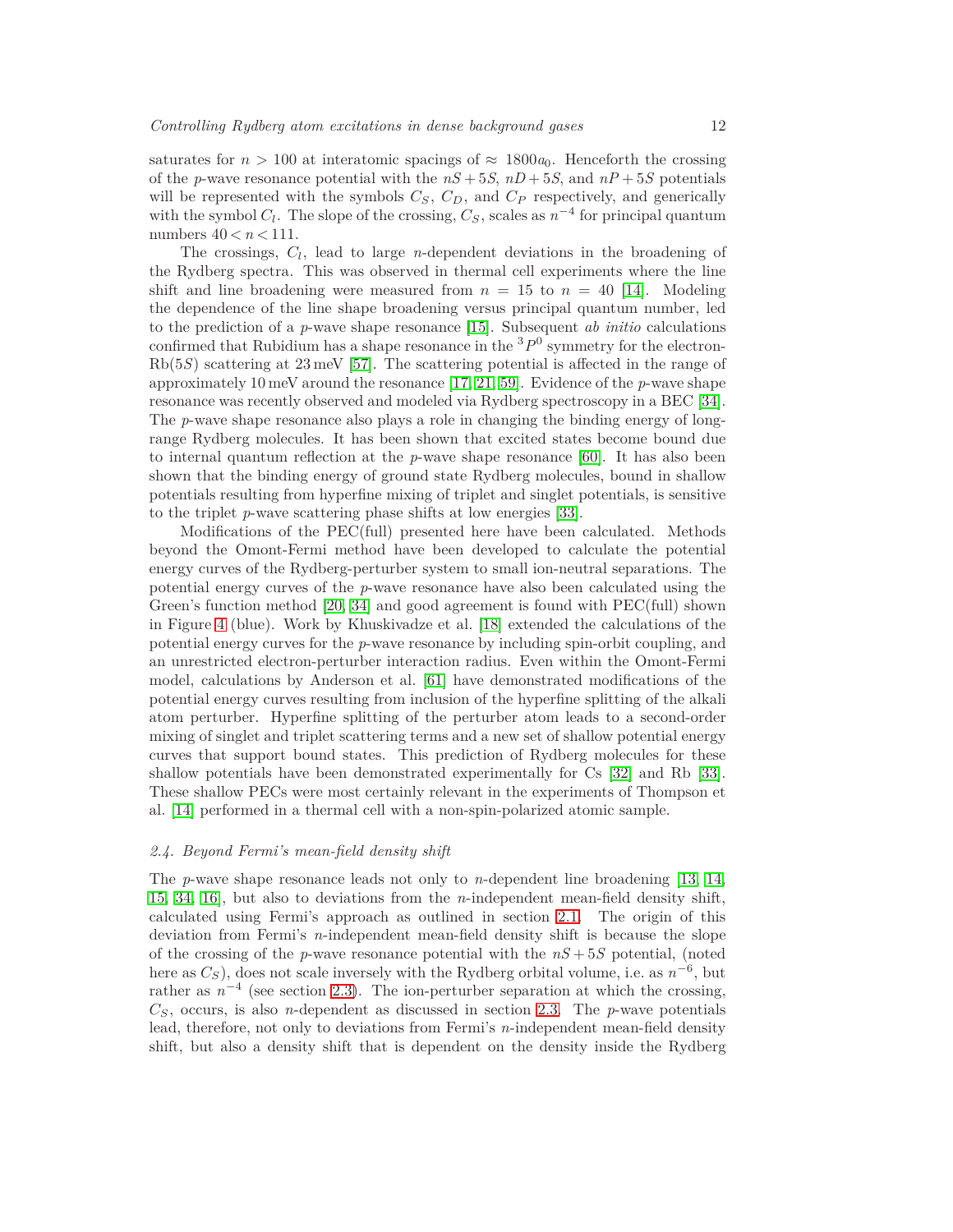

<span id="page-12-0"></span>**Figure 5.** (color online) Potential energy curves for 53*S* + 5*S*, plotted for *s*and *p*-wave scattering and *s*-wave scattering only, both including the ionic core polarization potential. Discrete particles are randomly placed in the potential according to the peak density of the BEC of  $5.2 \times 10^{14}$  cm<sup>-3</sup>, which has a mean interparticle distance of 1300*a*0. The available energy range for the background perturber atoms is increased for *s*- and *p*-wave scattering (PEC (full)) due to the crossing, *CS*. For this particular configuration, with 37 particles within the classical Rydberg orbit, the total density shift would result in -58.2 MHz for *s*and *p*-wave scattering (blue) and -51.2 MHz for *s*-wave scattering only (red).

orbit. At high densities the nearest neighbor particle spacing approaches values close to values of *C<sup>l</sup>* , making the deviations from Fermi's mean-field density shift, due to the *p*-wave shape resonance, more significant at higher densities. We consider in this review only the change of the density shift pertaining to Rb *nS* states as a proof of principal concept.

In Figure [5](#page-12-0) classical hard-sphere background perturber atoms for a nearest neighbor distribution, given by a peak density of  $5.2 \times 10^{14}$  cm<sup>-3</sup>, are plotted with respect to  $PEC(s(0 k))$  and  $PEC(full)$ . With such a representation it is straightforward to denote the total energy shift,  $\delta_i$ , of each possible Rydberg excitation within the atomic sample located at *r<sup>i</sup>* , [\[34\]](#page-25-8) as,

$$
\delta_i = \sum_{j \neq i} V\left(\left|\vec{R_j} - \vec{r_i}\right|\right),\tag{25}
$$

where  $\vec{R}_j$  is the location of the background perturber atom. This model was employed in [\[34\]](#page-25-8). Using this model the *n*-dependent line broadening was simulated utilizing the PEC(*s*(all k)) and the PEC(full). Good agreement with the line broadening of Rydberg spectra taken in a BEC was found only for the case of PEC(full), demonstrating the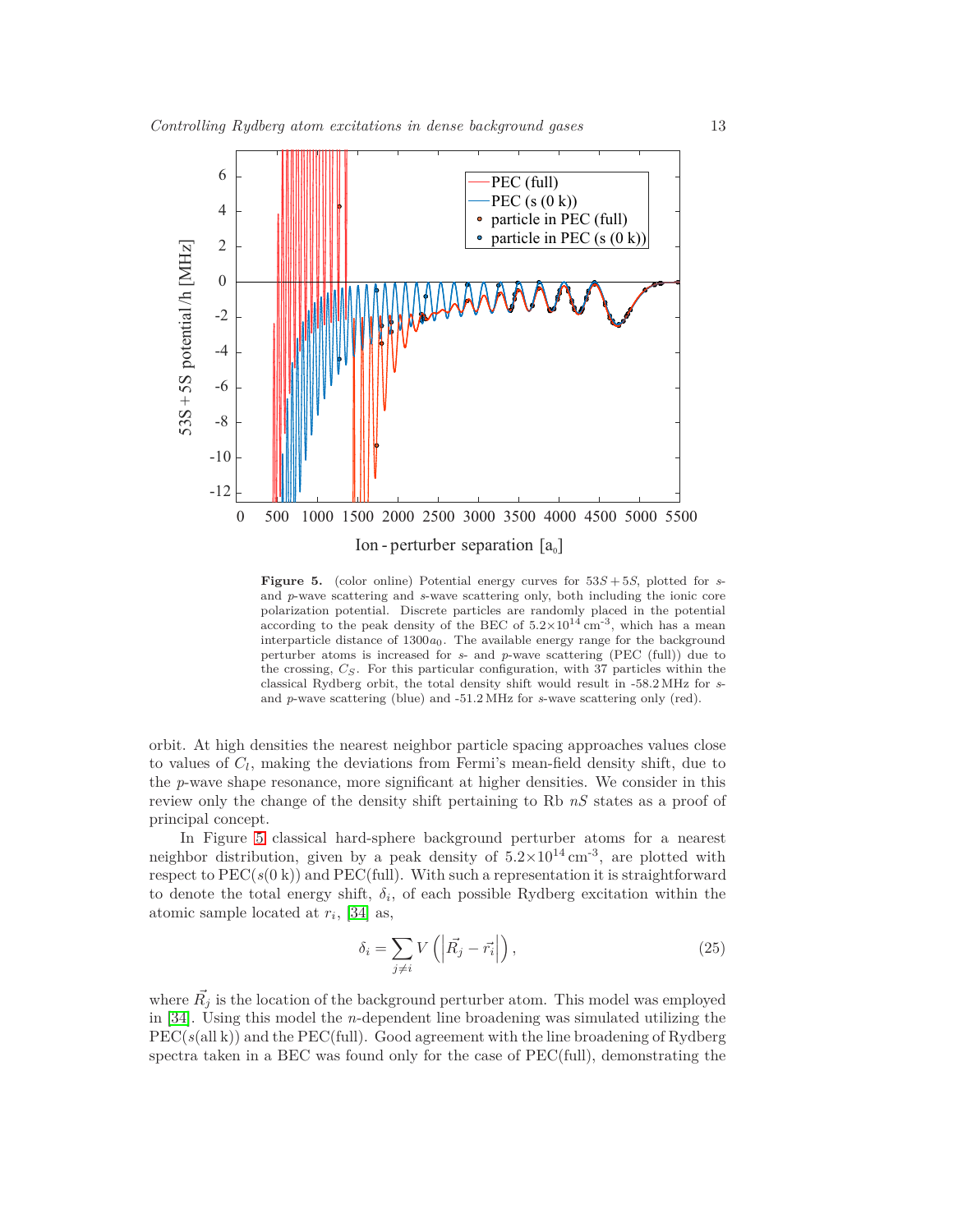significance of the *p*-wave shape resonance for alkali-atom Rydberg spectroscopy, when there is a high probability for ion-perturber separations less than  $2000a_0$ .

Measuring Rydberg atom spectra in dense atomic samples is a measurement of the probabilities of background atom perturber configurations possible within the Rydberg orbit, for a given background atom density distribution. To simulate the *n*-dependent spectroscopic line shifts, densities are sampled with a resolution of  $0.1 \times 10^{14}$  cm<sup>-3</sup> from  $10^{13}$  cm<sup>-3</sup> to  $10^{15}$  cm<sup>-3</sup>, and at each density five million atomic position configurations are calculated. The density is homogeneous across the Rydberg orbit in the simulations presented here, as opposed to in [\[34\]](#page-25-8), where an inhomogeneous density across the Rydberg orbit was examined. The simulations comparing a homogeneous versus inhomogeneous background density produce indistinguishable line shape results to those presented in [\[34\]](#page-25-8). We calculate the probability of the resulting density shift, or equivalently, the resulting required photoassociation laser frequency, due to the possible configurations within the Rydberg orbit at a particular density. Once the probabilities of possible energy shifts are calculated over the range of densities, the results are then mapped into signal versus density for chosen detunings. The results of both of these calculations are shown in Figure [6](#page-14-0) for 53*S* and 111*S*. Figure [6\(](#page-14-0)b) demonstrates the bandwidth of densities over which the Rydberg atom excitation is created for a given laser detuning. For 111*S* the bandwidth of densities where the Rydberg excitation is created, is narrower than for 53*S*. For 53*S* the large energy shift deviations caused by *C<sup>S</sup>* , lead to many probable configurations of background atoms, i.e. various background densities, that lead to the same total energy shift, i.e. chosen laser detuning. This simulated result demonstrates that for a chosen laser frequency the Rydberg excitation is well localized to a density shell within the atom cloud for high principal quantum numbers, whereas for low principal quantum numbers, the Rydberg atom excitation is not as well localized. Experimental results demonstrating the localization of a Rydberg excitation for  $n = 90$  are shown in Figure [12.](#page-23-0)

We use the simulated signal versus detuning spectra shown in Figure  $6(a)$  to calculate the expected density shift versus principal quantum number as shown in Figure [7.](#page-15-0) The spectral center of gravity (Cog) was calculated to determine the density shift given by the simulated spectra. The spectra for all  $n$  at a homogeneous density of  $5\times10^{14}$  cm<sup>-3</sup> were used. Within this model the density shift is not absolute for all densities. The *n*-dependent density shift for  $\text{PEC}(s(0 \text{ k}))$  shown in Figure [7,](#page-15-0) is due to Poissonian fluctuations of the atom number at low *n* and is exacerbated by the deviations of the wavefunction from the  $n^{-6}$  scaling. This can be understood by considering equation [15](#page-7-1) for the case of small  $N_{\mathcal{V}_{\text{Ryd}}}$ . The contribution of each perturber atom, within the Rydberg orbit, to the total density shift becomes increasingly more significant in the limit that  $N_{\mathcal{V}_{\mathrm{Ryd}}}$  goes to zero. For example this is the case for low *n* for the range of densities  $(1\text{-}10\times10^{14}\,\mathrm{cm}^{-3})$ , examined here. At a density of  $5.2\times10^{14}\,\mathrm{cm}^{-3}$ , which is a high density compared to most cold atom experiments, there are only  $5.5 \pm 2.5$  atoms within the volume of the Rydberg orbit for  $n = 40$ . The deviations of the density shift for low  $N_{\mathcal{V}_{\text{Ryd}}}$  is most pronounced in the case of PEC(full), due to the  $n^{-4}$  scaling of  $C_l$ . In the case of low  $N_{\mathcal{V}_{\text{Ryd}}}$ , perturber atoms excited near  $C<sub>S</sub>$  introduce large energy shift contributions that lead to a reduced density shift, as shown in Figure [7.](#page-15-0) This dependence of the line shift with  $n$  found with the pointparticle perturber model presented here, is in agreement with the findings of [\[15,](#page-24-14) [16\]](#page-24-15). The slope of line broadening versus *n*, shown in [\[14\]](#page-24-13), fit best by taking the *p*-wave shape resonance into account, leading to the first prediction of a shape resonance for electron-alkali atom scattering.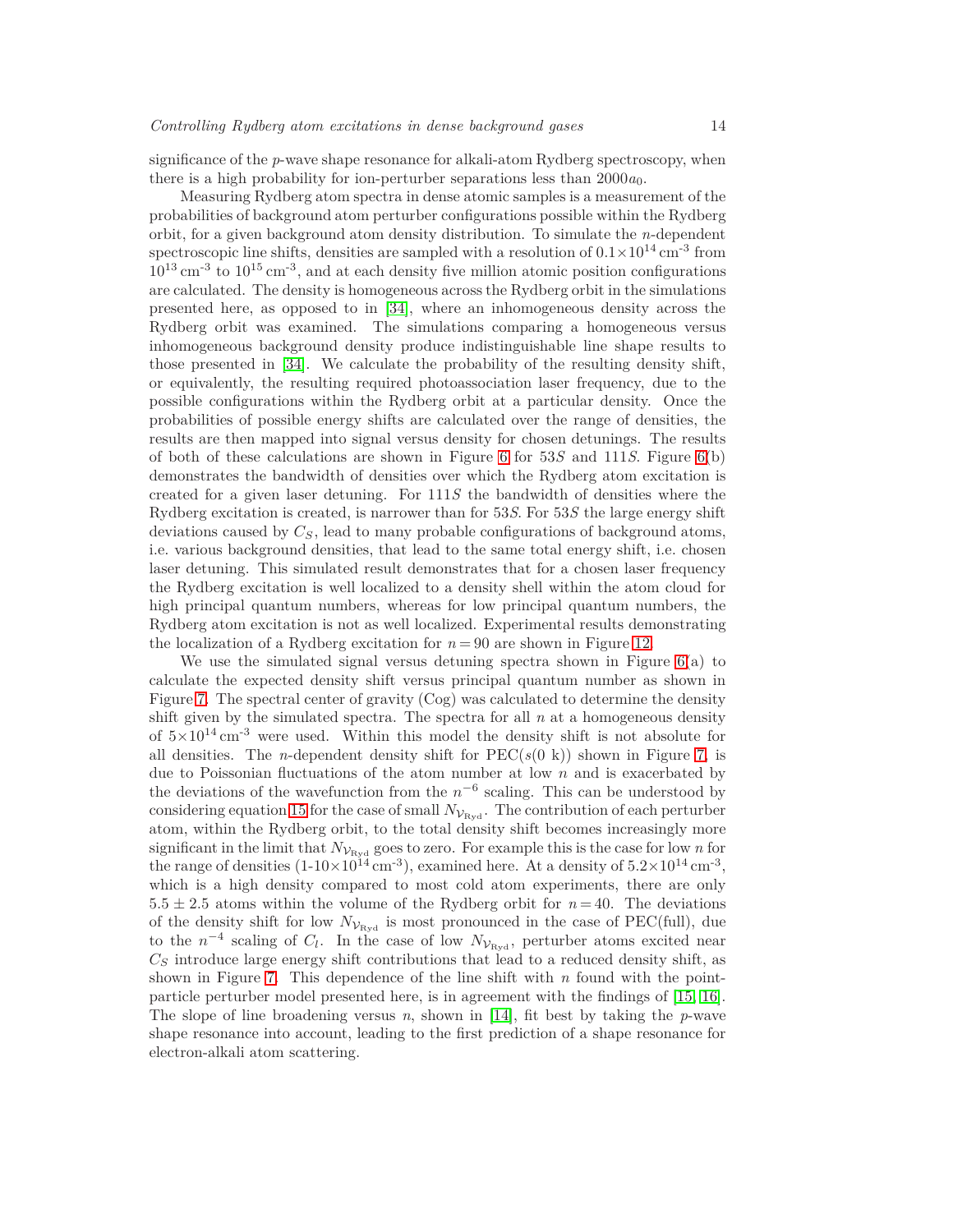

<span id="page-14-0"></span>**Figure 6.** (color online) (a) Simulated Rydberg spectra for constant BEC densities of a 53*S* state (dashed line) and a 111*S* state (solid line), with the 53*S* signal enhanced by a factor of 2.5 for better visibility. The 111*S* state shows a narrower line compared to the broad signal for lower *n*. (b) The addressed density distribution for a constant laser detuning as the inverse of the parameters of (a) shows for high *n*, that a narrower bandwidth of densities can be addressed by the laser detuning.

The deviations of the simulated density shifts for  $40 < n < 110$  using PEC( $s(0 \text{ k})$ ) (blue) from the mean-field result (green), as shown in Figure [7,](#page-15-0) is due to the inclusion of the polarization potential. If the polarization potential is neglected, the simulated density shifts for  $n > 50$  have the same values as the *n*-independent mean-field density shift.

There are limitations of the point-particle perturber model, presented here and in [\[34\]](#page-25-8). As shown in Figure 3 of [34] the modeled spectra do not agree well for  $n > 53$ . Because of this discrepancy, we simulate density shifts that are larger than what we measure experimentally, as will be discussed further in section [3.4.](#page-20-0) One reason for this discrepancy of the simulated spectral line shifts could be that the point-particle perturber model is a purely classical consideration of the background atoms. Despite not solving for potential bound states of PEC(full), the overall resulting density shift should be captured by the point-particle perturber model. This discrepancy suggests that the non-local wavefunction of the ground state atoms might need to be considered. Perhaps refinements of the potential energy curves are also required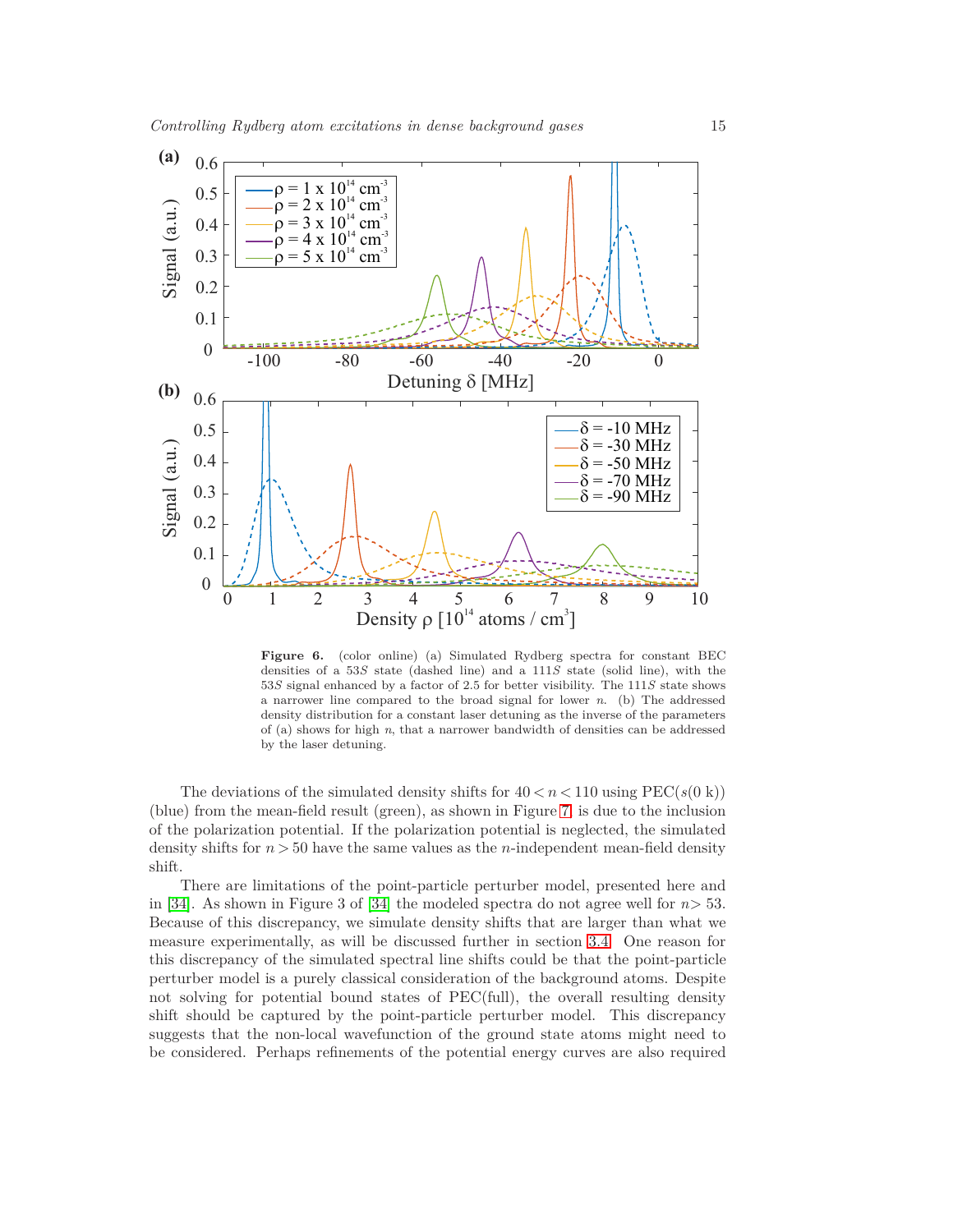

<span id="page-15-0"></span>Principal quantum number n

**Figure 7.** (color online) Plotted are the center of gravities (Cog) of the spectra simulated using the point-particle perturber model for PEC(full) (red) and PEC( $s(0 \text{ k})$ ) (blue) (See Figure [5\)](#page-12-0) versus *n* for a fixed density,  $\rho$ , of  $5 \times 10^{14} \text{ cm}^{-3}$ . For example the spectra for  $\rho = 5.2 \times 10^{14}$  cm<sup>-3</sup> (green) shown in figure [6\(](#page-14-0)a) for  $n=53$  and 111 correspond approximately to the data points for  $n=50$  and 110 plotted. The straight line (green) is the density shift given by Fermi's mean-field model using a triplet scattering length of -15.7*a*0. Using Fermi's model there is no *n*-dependence of the mean-field density shift, but the point-particle perturber model predicts a reduction of the density shift for low-*n* due to Poissonian fluctuations of the atom number and deviations of the wavefunction from the *n*−<sup>6</sup> scaling.

to find better agreement between the simulated density shift using PEC(full) and the experimental measurements. Examples of the extended theories for calculating potential energy curves are discussed in section [2.3.](#page-10-0) A possible limitation of the pointparticle perturber model presented here, is that it is effectively a two-body model, although the resulting shift of many particles are considered. This is because only pairwise PECs are considered, and any resulting alteration of the Rydberg electron density due to a perturber excited within *C<sup>l</sup>* , is neglected.

Using classical hard-spheres, with zero temperature, for simulating the effect of background gas perturbers on the Rydberg spectrum taken in a BEC, is justified because of the timescale of the experiment. The chemical potential of a typical BEC, used in our experiments, is on the order of 1 kHz, leading to BEC response times on the order of milliseconds. Therefore, no collective response of the BEC is expected on the microsecond timescale of the excitation pulses used in the experiment, as will be discussed in section [3.1.](#page-16-0) Assuming zero temperature also neglects any resulting bunching expected in a thermal cloud.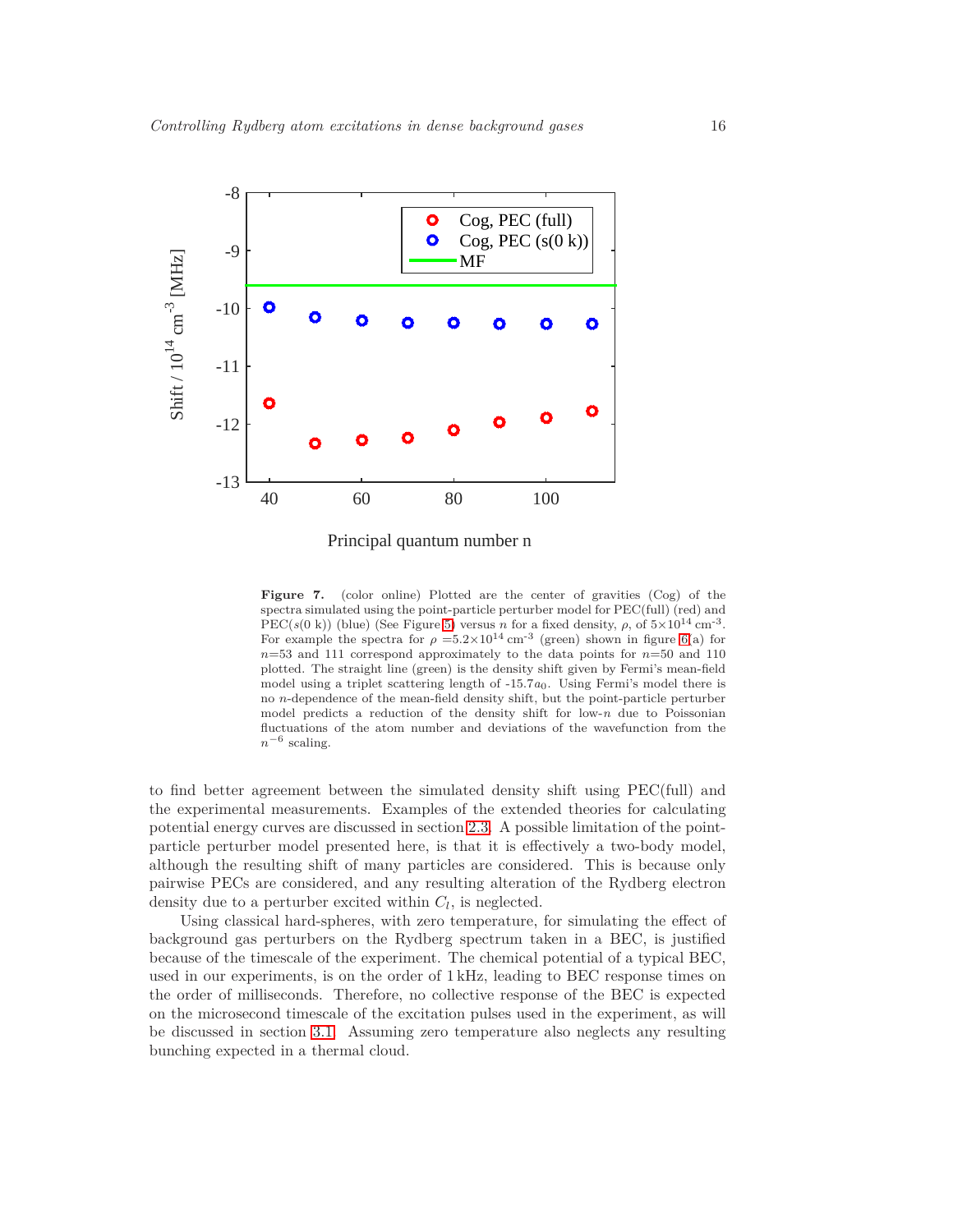Schimdt et al. [\[62\]](#page-25-36) study the line broadening of a single Rydberg atom in a high density medium from a many-body perspective. In particular, all the different orders of correlations among particles are included in the model, which gives overall agreement with the line shape of the polyatomic Rydberg molecules. The agreement was excellent for low detunings but poorer for higher detunings, which might indicate a need for a more precise characterization of the physics at the few-body level. Indeed, the model of Schmidt et al. begins from few-body information: namely the two-body bound states, which were included by a fitting procedure to match the experimental values [\[62\]](#page-25-36). While this theory is based on a many-body treatment, it is not explicitly compared with results of the more common two-body thermally-averaged formulations of line-broadening theory, which leaves open the question of how essential it is to implement a full many-body description in this system. The polyatomic nature of Rydberg aggregates has also been recently considered in [\[63\]](#page-25-37).

# <span id="page-16-0"></span>**3. High density Rydberg spectroscopy**

#### *3.1. Measurement technique*

We perform Rydberg spectroscopy in a nearly pure BEC produced in a QUIC trap [\[64\]](#page-25-38). The BEC has approximately  $1.5 \times 10^6$  <sup>87</sup>Rb atoms in the magnetically trapped ground state  $|5S_{1/2}, F = 2, m_F = 2$ . The trapping frequencies are  $\omega_r = 2\pi \times 200 \,\text{Hz}$  in the radial and  $\omega_{ax} = 2\pi \times 15$  Hz in the axial direction corresponding to Thomas-Fermi radii of  $5.0 \,\mu\text{m}$  by 66  $\mu$ m (see Figure [8\)](#page-17-0). The atom number and trap frequencies give rise to a peak density of the BEC of  $5.5 \times 10^{14}$  cm<sup>-3</sup>, just after the RF-field, used for evaporative cooling, is turned off. The Rydberg excitation lasers are turned on 1 µs of the RF-field being turned off. For the Rydberg excitation we apply a twophoton excitation scheme, where we couple the ground state to the  $|nS_{1/2}, m_S = 1/2\rangle$ state for principal quantum numbers *n* from 53 to 111, via the intermediate state  $6P_{3/2}$ , as sketched in Figure [8.](#page-17-0) For the lower transition we illuminate the cloud along the axial direction with pulsed 420 nm light, 2 mm in waist, to ensure a uniform Rabi frequency across the entire cloud. We use an intermediate state detuning of  $\Delta = 80 \text{ MHz} \approx 56 \text{ T}$  in order to keep absorption and heating of the BEC, due to scattering of the 420 nm light, low. The upper transition to the Rydberg state is driven by an infrared laser with an *n*-dependent wavelength between 1011 nm and 1015 nm, focused down to a  $(2.1\pm0.3)\,\mu\text{m}$  waist, and is applied parallel to the z-axis, as shown in Figure [8.](#page-17-0) The 420 nm excitation light is circularly polarized  $(\sigma+)$ , and the infrared light is set to have linear polarization along the x-axis perpendicular to the magnetic field in the y-direction. We pulse both excitation lasers simultaneously for  $2 \mu s$ , with a repetition rate of  $2 \mu L$  to create Rydberg atoms, which we subsequently electric field ionize with a field strength of 156 V*/* cm within 400 ns of the light fields turn-off.

It is crucial that particular attention is paid to the ionization field turn-on time and the ionization field strength when studying Rydberg spectroscopy in dense background gases. As discussed in subsequent work, *l*-changing collisions occur due to collisions of the Rydberg atom and the neutral atom perturber near the core, on timescales of less than  $1 \mu s$  for  $n < 90$  at densities greater than  $1 \times 10^{14}$  cm<sup>-3</sup> [\[65\]](#page-25-39). Rydberg atoms that have undergone an *l*-changing collision ionize at an ionization field up to three times higher than the ionization threshold field of the original *S*-state [\[66\]](#page-26-0). Therefore, if the ionization field is set to the threshold ionization field, the spectral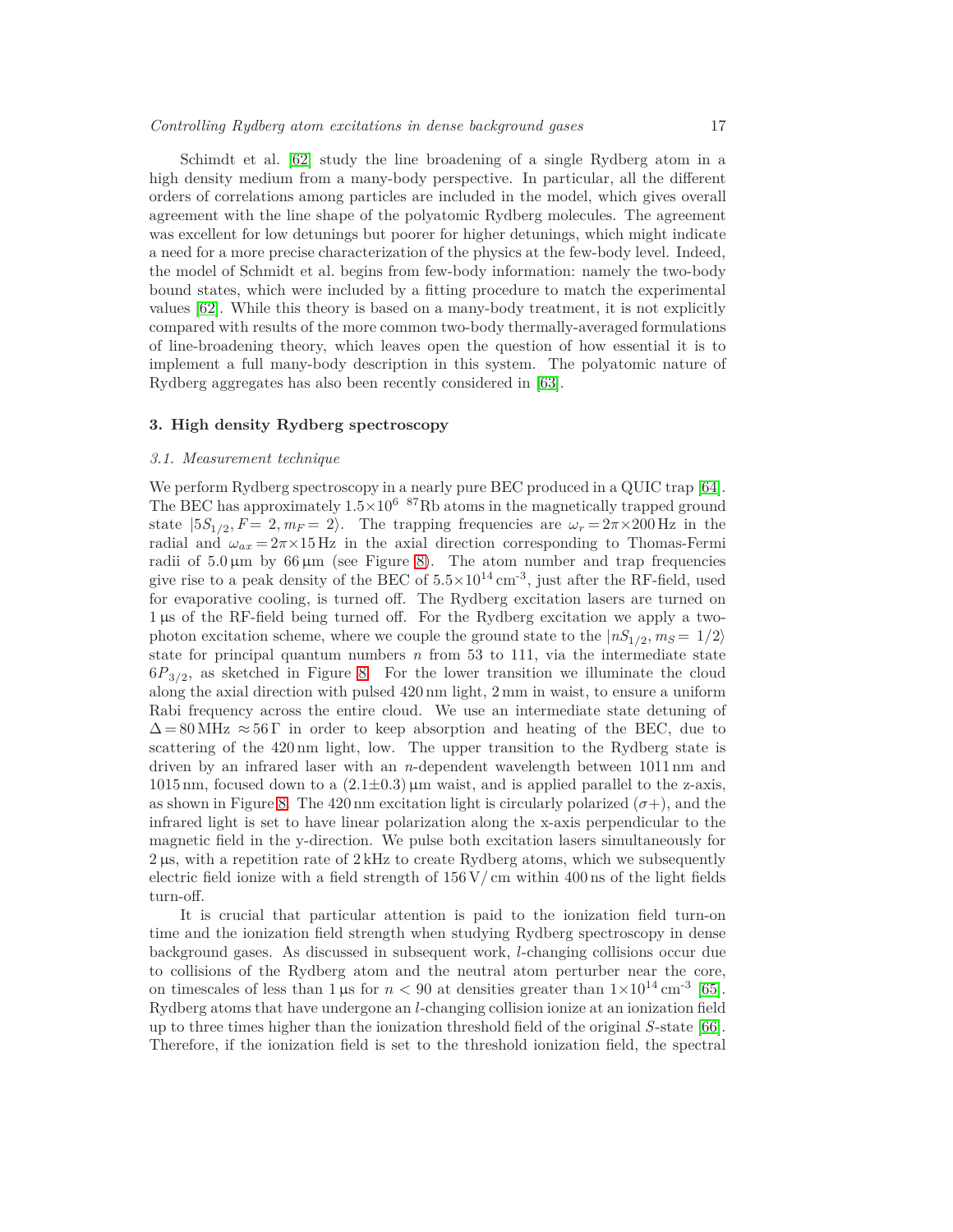

<span id="page-17-0"></span>**Figure 8.** (Color online) Simplified schematic of a localized Rydberg excitation in our BEC drawn to scale. A focused infrared laser along the z-axis excites Rydberg atoms and determines the excitation volume inside the BEC together with a 420 nm collimated beam along the y-axis. The extent of the classical Rydberg electron orbital for the highest Rydberg state under investigation (111*S*) is shown as a tiny solid sphere (cyan) at the very center (filled circle on projection). The extent of the Rydberg blockade, assuming a 5 MHz excitation bandwidth, is shown for 111*S* (cyan) and 53*S* (green). A simplified level scheme of our twophoton excitation is illustrated in the upper right corner.

signal obtained from the highest densities that underwent a state-changing collision on a fast timescale, will be suppressed. With good control of the excitation laser pulse timing, and the ionization field timing, the ionization threshold voltage could be used as a feature to alter the spectral line shape versus the collisional lifetime. Another important experimental detail critical for measuring the line shift of the spectra is that signal saturation effects must be avoided. The excitation laser power was kept low, resulting in an average ion count of 0.4, such that saturation of the signal due to the Rydberg blockade and the MCP detector were kept low. We estimate the detection efficiency of the MCP in our experiment to be 70%. It is also important that a fairly large scan range must is used in order to measure all spectroscopic signal at large red and blue detunings, otherwise the line shift measurement via, for example, the center of gravity of the spectrum, could be distorted. Simulations of the spectroscopic line shape [\[34\]](#page-25-8) revealed that the spectroscopic data taken in the BEC and presented here did not indeed cover a large enough detuning range, as will be discussed further in section [3.2.](#page-18-0)

For the spectra shown in Figure [9,](#page-18-1) each spectral point is taken in a new BEC, with the detuning of the infrared laser changed between successive clouds. The two-photon, single atom Rabi frequency of 250 kHz is kept constant for all spectra taken for *n* from 53 to 111, by increasing the power of the infrared laser for higher Rydberg states. For the highest applied power, the trap depth of the time-averaged optical potential for this laser is about 100 nK, which is less than the starting temperature of our BEC of ≈ 300 nK. Due to low Rabi frequencies and strong van der Waals interactions between Rydberg atoms [\[2\]](#page-24-1), the probability of creating multiple Rydberg excitations within the excitation volume, defined by the infrared laser, is very low.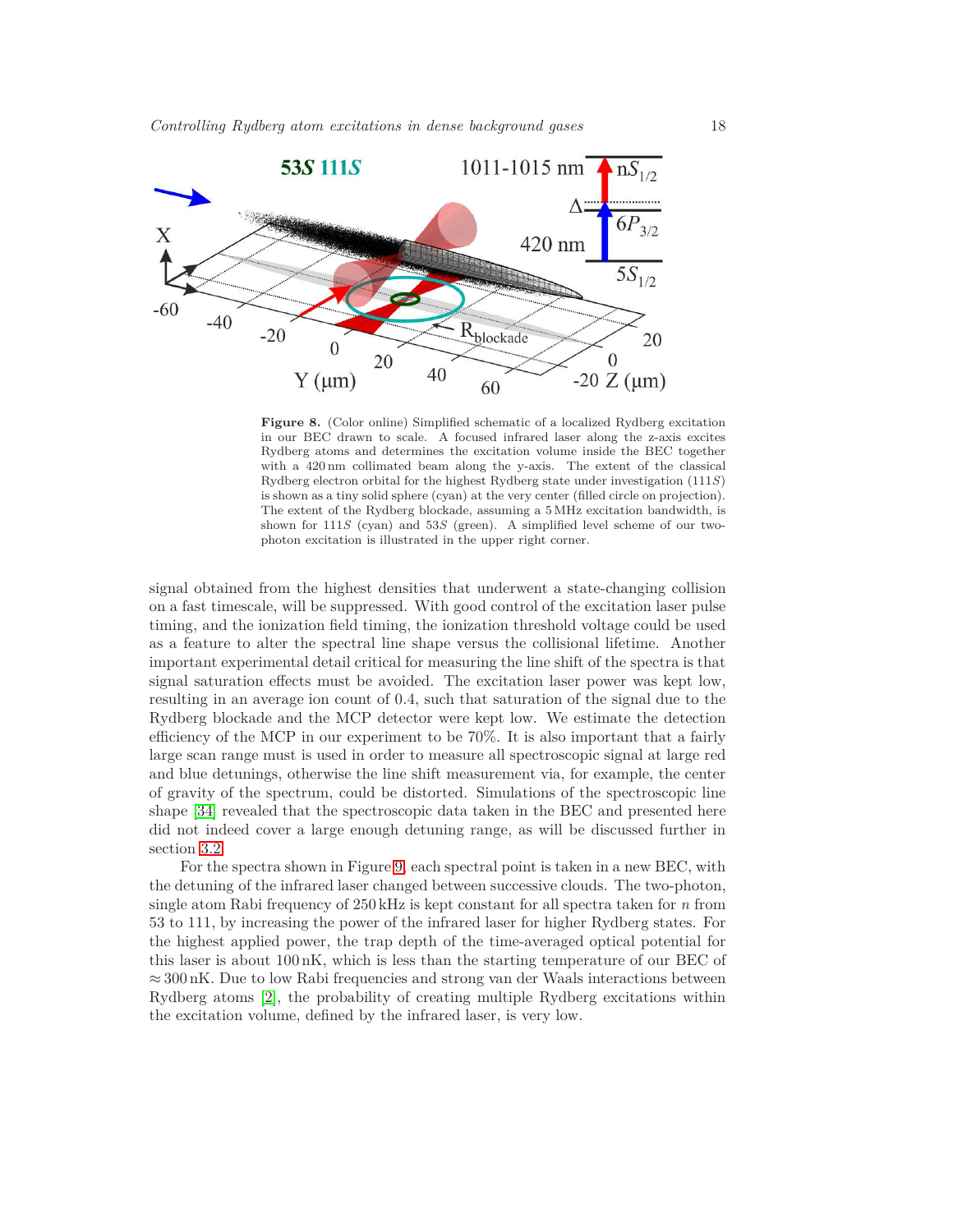

<span id="page-18-1"></span>**Figure 9.** (color online) Spectra of the 53*S* state for the same initial atom cloud, but different mean densities. The ion signal scaling is the same for all spectra. The bottom trace is a spectrum in a nearly pure BEC, for the first 50 excitation pulses, and is the same spectrum as displayed in figure 2 of [\[34\]](#page-25-8). The top spectrum is signal from the last 50 out of 1000 excitation pulses when the atomic cloud is a thermal cloud. The dotted lines indicate the center of gravity (Cog) for each mean density, and the values of the Cog are noted to the left of the spectra.

#### <span id="page-18-0"></span>*3.2. Effective density measured via spectra*

We analyze the density shift for spectra taken for *n* from 53 to 111 in the BEC. We apply 1000 excitation and ionization cycles in a single BEC within 500 ms. During the excitation pulses the BEC decays into a purely thermal cloud due to atom loss, allowing us to sample a range of densities and temperatures. Over the 500 ms timescale of excitation pulses, we lose about half of the total atoms mainly due to ground-state three-body collisions [\[67\]](#page-26-1). Due to off-resonant scattering from the  $6P_{3/2}$  state, caused by the 420 nm light pulses, we lose less than 500 atoms from the cloud per excitation pulse for  $T < T_c$ , where  $T_c$  is the critical temperature. The off-resonant scattering from the  $6P_{3/2}$  state also causes some heating of the cloud. After 1000 pulses the final thermal cloud has a temperature of 600 nK with the 420 nm light blocked, and 770 nK with the 420 nm light unblocked. For the chosen excitation and detection parameters, additional atom loss due to Rydberg-caused phonon excitations in the BEC [\[68\]](#page-26-2) is minimal.

Figure [9](#page-18-1) shows the evolution of the 53*S* state spectra as a function of an effective density (defined below), as the BEC and eventually the thermal cloud, decrease in density. We extract these spectra by splitting the 1000 excitation pulses, taken in a single cloud, into blocks of 50. We average over fifty pulses to increase the signal-tonoise ratio. The density over 50 excitation pulses varies by  $\approx 10\%$  for  $T < T_c$ , and less than 2% for  $T>T_c$ . Each point in all shown spectra represents 500 measurements, taken in 10 different clouds, to improve the signal-to-noise ratio. As the effective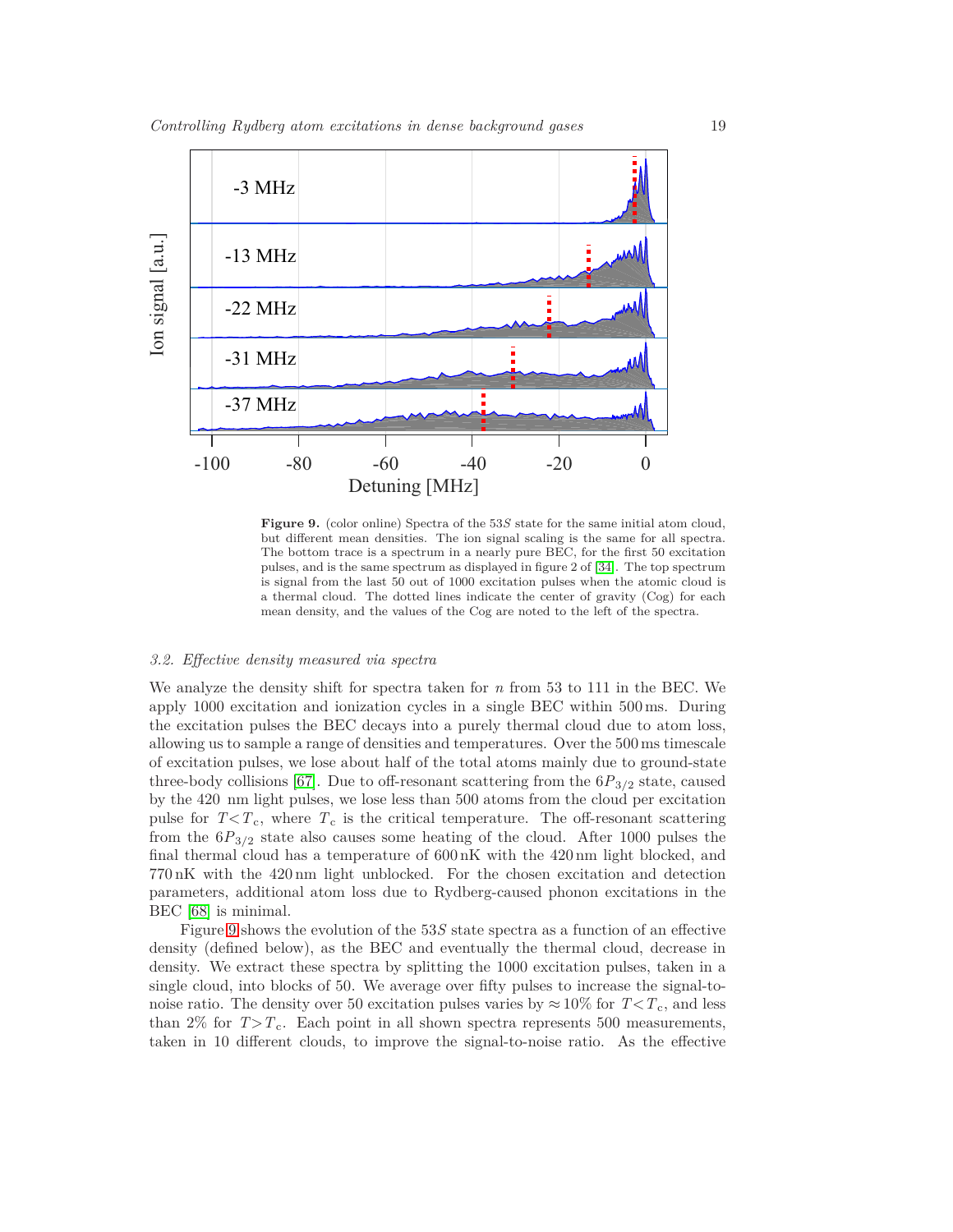density in the cloud decreases, the spectra congruously narrow and shift towards lower red detunings, as expected from the density shift. The peaks  $\geq -10$  MHz in the spectra shown in Figure [9](#page-18-1) are attributed to Rydberg excitations in the surrounding thermal cloud, which has a peak density of  $1.8 \times 10^{13}$  cm<sup>-3</sup>. These sharp peaks are due to Rydberg-ground state molecules [\[22\]](#page-24-21) (see section [2.2\)](#page-7-2) and indicate the spectral resolution that we are sensitive to. Our spectral resolution is limited to  $\approx 450 \text{ kHz}$  by the Fourier width of the excitation pulses.

The Rydberg spectra averaged over the first 50 excitation pulses represent Rydberg spectra for the starting conditions of the BEC, i.e. the densest and coldest conditions of the experiment. A spectrum representing these conditions is shown for  $n = 53$  in the bottom panel of Figure [9.](#page-18-1) Spectra for the initial conditions of the BEC for  $n = 53$ , 71, 90, and 111 are shown in Figure 3 of  $[34]$  and are discussed in detail there. There is an *n*-dependent broadening as observed in previous experiments in thermal cells [\[14\]](#page-24-13) and in the BEC [\[34\]](#page-25-8). Therefore, in order to measure a mean density shift,  $\Delta E(\rho)$  (see equation [14\)](#page-6-3), versus *n*, that is not sensitive to broadening, it is more appropriate to compare the center of gravities (Cog) of the spectra. It is of great interest to compare these measured Cogs to the expected mean-field density shift, using Fermi's model outlined in section [2.1](#page-3-0) and the point-particle model using the appropriate PECs as described in section [2.4.](#page-11-0) In order to make this comparison, it is necessary to experimentally measure the effective densities of our excitation region, as described in the next section, section [3.3.](#page-19-0)

# <span id="page-19-0"></span>*3.3. Effective density measured via time of flight images and beam profiling*

We obtain the effective density of our system by calculating the overlap integral of the excitation beam with a Gaussian intensity profile of  $I(\vec{r})$ , with the bimodal density distribution,  $\rho$ . The relative atom numbers of condensed and thermal atoms were calibrated by using a bimodal distribution to analyze off-resonant and on-resonant time-of-flight absorption images, respectively. The temperature was calibrated using the thermal fraction measured from on-resonant time-of-flight absorption images. The atom number and temperature of the atom cloud was measured at intervals of 50 excitation pulses, corresponding to the intervals used for analyzing the spectra. Extra measures were taken to ensure that the heating of the coils used for the QUIC trap had a constant load, independent of the time interval that the excitation pulses were applied. This was necessary to achieve a temperature and density calibration consistent with the conditions of the atom cloud at the time of excitation. We use the calibration measurements to calculate a position dependent effective excitation probability, *P*exc as,

<span id="page-19-1"></span>
$$
P_{\text{exc}(\tilde{r})} \propto \frac{\rho \ I(\vec{r})}{1 + 4(\frac{\delta(\vec{r})}{\gamma})^2} \tag{26}
$$

where  $\delta(\vec{r})$  is the detuning from the two-photon Rydberg resonance due to the laser detuning and the density shift,  $\Delta E(\rho(\vec{r}))$  (see Eqn[.14\)](#page-6-3), and  $\gamma$  is given by our 450 kHz Fourier limited bandwidth.

In Figure [10](#page-20-1) the effective density spatial profile in a BEC is shown. It is apparent from Figure [10](#page-20-1) that due to the focused beam set-up in our experiment, we have a higher probability of exciting the highest density regions than if we illuminated the whole cloud. This set-up therefore leads to Rydberg spectra in a quantum gas, which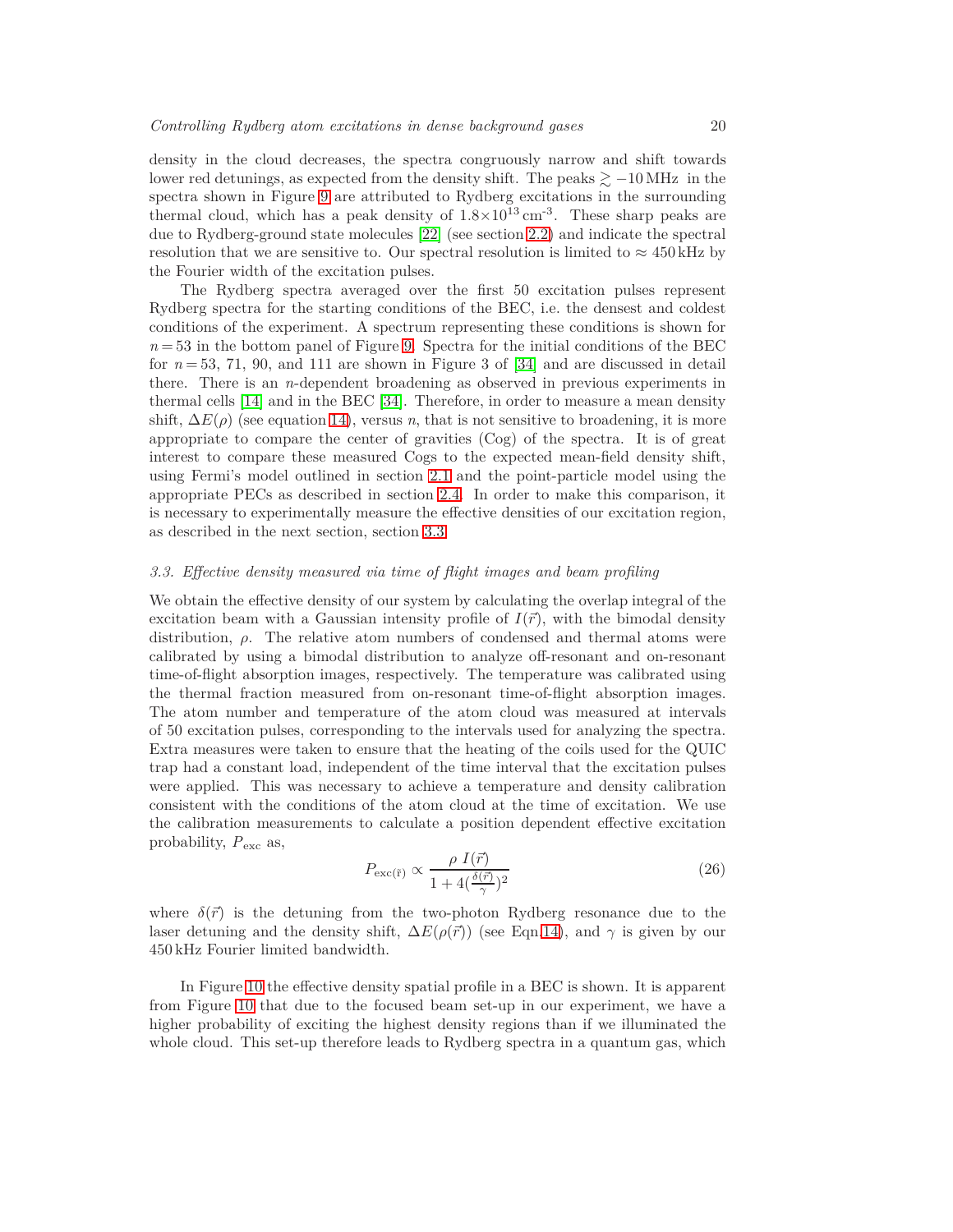

<span id="page-20-1"></span>**Figure 10.** (color online) Excitation probability of a Rydberg atom in the BEC, according to equation [26,](#page-19-1) considering a focused laser beam of 2.1 µm waist and an average peak density of  $5.2\times10^{14}$  cm<sup>-3</sup> realized over the first 50 excitation pulses. The excitation probability has its maximum at the peak density of the BEC because of the focused laser beam.

emphasize the signal in high densities.

## <span id="page-20-0"></span>*3.4. Comparison of measurements*

From the spectra shown in Figure [9](#page-18-1) we can extract the center of gravity (Cog) as a function of  $T/T_c$  and effective density, displayed in Figures [11\(](#page-21-0)a) and 11(b), respectively. The average  $T_c$  for the first block of 50 experimental pulses is  $430 \text{ nK}$ . The Cog as a function of  $T/T_c$  shows a pronounced change in slope at  $T = T_c$ , as expected by the phase transition from BEC to thermal cloud and the concurrent change in density with temperature. In Figure  $11(b)$  it can be seen that the Cog of the Rydberg spectra for all *n* are linear with respect to the effective density within the excitation volume. The linear slope fits well to the *s*-wave triplet scattering length  $a_{T,0} = -15.7a_0$  [\[33\]](#page-25-7).

The dashed green lines plotted in Figures [11\(](#page-21-0)a,b), connect calculated points by applying equation [\(14\)](#page-6-3) to the calculated effective density. The orange shaded region in Figure [11\(](#page-21-0)b) represents an error bar for the green mean-field data points by using an estimated error in the detected atom number of  $\pm 20\%$ . An error in the atom number also causes an error in the x-axis of  $\pm 0.07$ . The Cogs for the spectra of  $T>T_c$ are two times larger than expected from the measured effective density, and we have verified that potential detector saturation at larger signal levels in the thermal cloud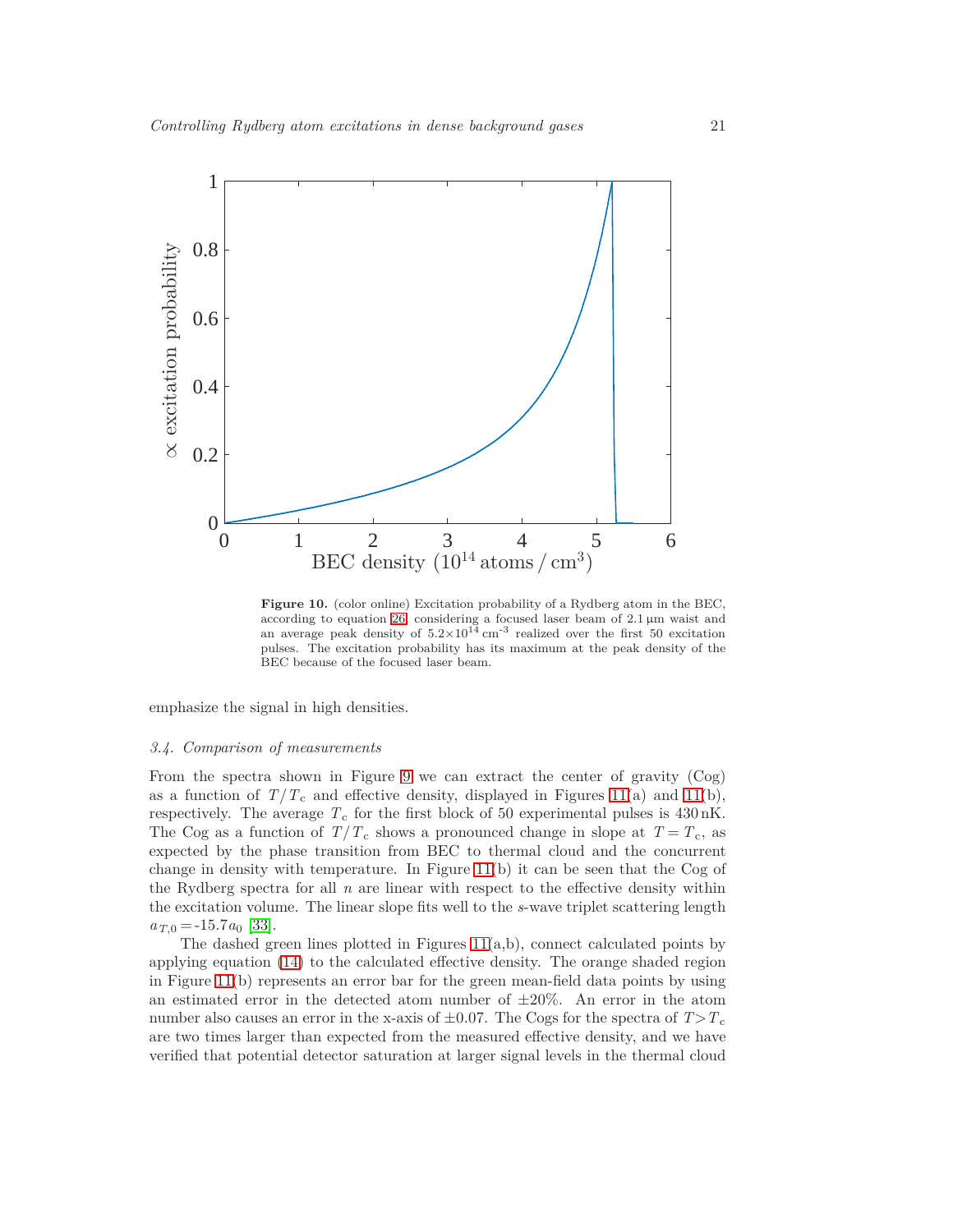

<span id="page-21-0"></span>**Figure 11.** (color online) (a) The center of gravity for all measured states as a function of the temperature divided by the critical temperature  $(T/T_c)$ . The dashed line connects the predicted center of gravity shift using Fermi's meanfield (MF) model for the measured effective density described in section [\(3.3\)](#page-19-0). The orange shaded region represents an error in the predicted Cog due to an estimated error in measured atom number of  $\pm 20\%$ . (b) In the inset the Cog is plotted versus the effective density. The dashed line indicates again the center of gravity shift using Fermi's mean-field (MF) model for the measured effective density described in section[\(3.3\)](#page-19-0)

is not the cause for this discrepancy. We speculate that the disagreement is caused by non-equilibrium distributions or because the non-local wavefunction of the alkali atom perturber is not considered in Fermi's density shift model nor the point-particle perturber model.

Using the point-particle perturber model as presented in section  $(2.4)$ , a density shift is calculated over the range of densities relevant to the bimodal density distribution of the atomic cloud used in the experiment. This gives an effective density shift of  $\approx 12\text{MHz}/(1\times10^{14}\text{cm}^{-3})$  over the range of *n* investigated. Even within the error of the effective density, given by an uncertainty of the atom number of  $\pm 20\%$ , this simulated density shift does not fit well with the data. Some of this discrepancy could be due to the limited scan range of the experimental spectra. A limited scan range would, however, affect the Cog measurement for the 53*S* spectra at the highest densities most significantly, and as expected from the simulation, the 53*S* spectra do not have Cogs that deviate from the Cogs measured for  $n = 71$ , 90, and 111 over the range of densities examined in the experiment. This discrepancy between the simulated line shift and the measured line shift is certainly of interest, since the pointparticle perturber model predicts the line broadening so well. In future experiments the validity of the point-particle perturber model in predicting the line shift could be tested by taking Rydberg spectra where deviations of the mean-field density shift are expected, e.g. at lower *n*.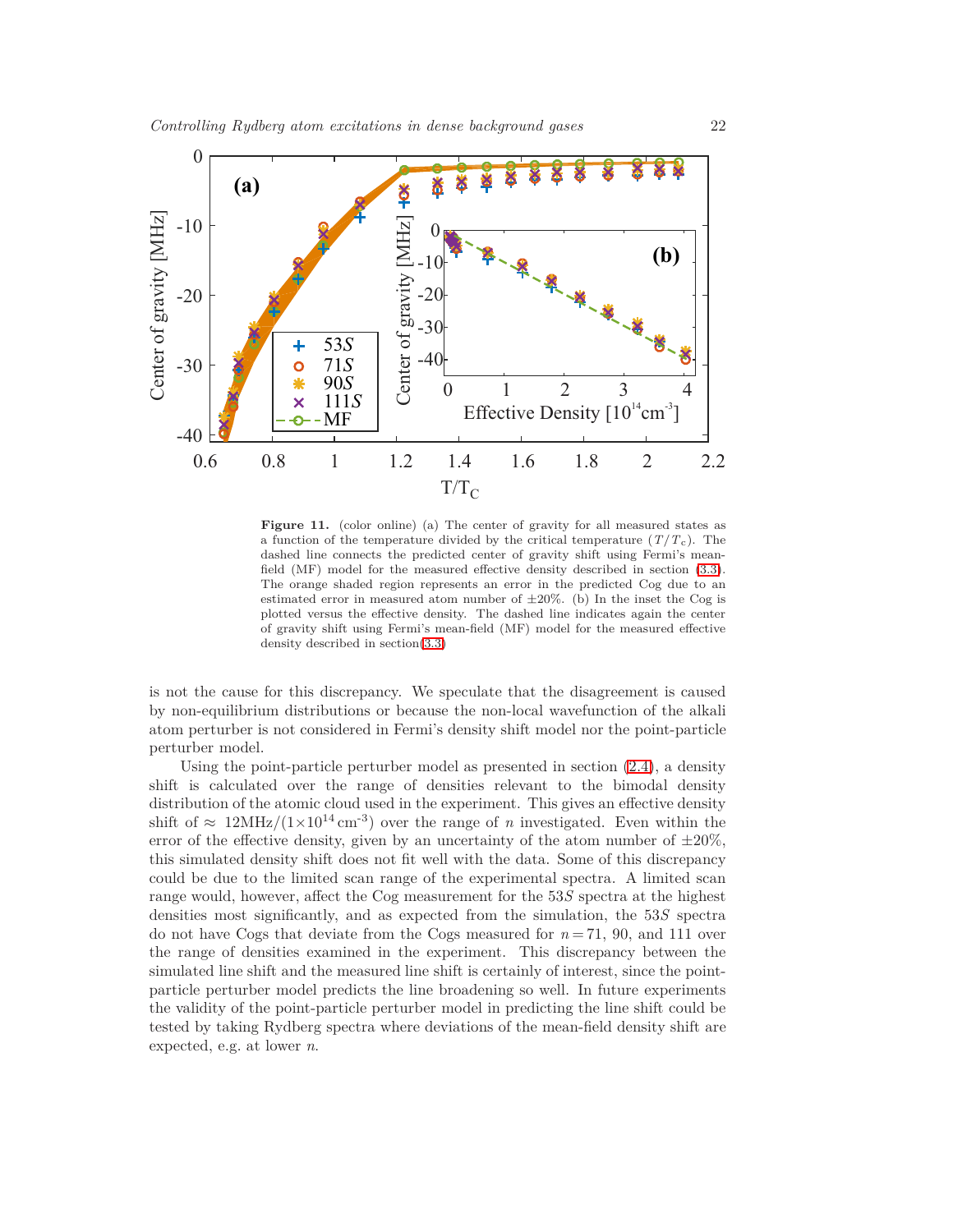#### <span id="page-22-0"></span>**4. Localization of the Rydberg Excitation in the BEC**

Evident from the point-particle perturber model introduced in section [2.4,](#page-11-0) a specific detuning of the excitation lasers selects particular configurations of background gas atoms with varying probabilities, as shown in Figure [6.](#page-14-0) It is worth investigating whether the Rydberg atom can reliably be excited with a given configuration or density of background gas atoms for an excitation laser with a particular bandwidth. Reliably exciting the Rydberg atom with a specific background gas configuration also leads to a confined spatial placement of the Rydberg atom within the BEC due to the sharp density gradients of the Thomas Fermi profile.

#### *4.1. Experimental Validity of Localization*

To demonstrate the validity of localizing the Rydberg excitation for high *n*, we perform the following experiment: We set a constant detuning of the infrared laser and we move the position of the BEC through the focused laser beam in the x-axis in steps of 900 nm, by changing the position of the magnetic trap along this axis.

Figure [12\(](#page-23-0)a) shows the results of these positional scans for detunings of -12, - 24, and -55 MHz for the 90*S* state. The signal width of these scans decreases with increased negative detuning as the region of the BEC, which is resonant with the excitation beams, reduces to the center of the BEC, as shown in  $12(b)$ . A prominent dip is visible in the -12 and -24 MHz scans when the excitation beams are not resonant with the central (highest-density) portion of the cloud; at these detunings we probe density shells shifted to the edges of the BEC spheroid. The dip is only about 20% of the total signal size as we integrate over the probed BEC distribution along the z-axis (see Figure  $12(c)$ ).

For the simulated spatial distributions shown in Figure  $12(a)$  as solid lines, we use the basis of the spectra simulation described in section [2.4](#page-11-0) whereby the bimodal density profile, the assumed Gaussian 3D infrared beam shape and the spectral bandwidth of the excitation laser are known parameters in the model. The slight deviation of the data points from the simulations, for the highest detuning and at the region of more than  $7 \mu m$  away from the BEC center, could be explained by our beam shape, which is not perfectly Gaussian.

The agreement between data and the simulations indicates that for *n* = 90 we can restrict the Rydberg excitation, in the inhomogeneous density of the BEC, to shells with thicknesses given by the excitation bandwidth and density gradient, by controlling the detuning of the excitation lasers. For 2 µs excitation pulses, as used here, this corresponds to a spatial density shell thickness of about 50 nm and 700 nm with  $n_{\text{low}} = 1.5 \times 10^{13} \text{ cm}^{-3}$  and  $n_{\text{high}} = 5.2 \times 10^{14} \text{ cm}^{-3}$  at the edges and the peak of the Thomas-Fermi profile, respectively. Furthermore, the data plotted in Figure [12\(](#page-23-0)a) demonstrate that the density shell excited with -12 MHz detuning, can be distinguished from the density shell excited with  $-24 \text{ MHz}$  detuning, although the density shells are only separated by  $\approx 600 \text{ nm}$ . For  $n = 90S$ , the size of the Rydberg electron wavefunction is  $\approx 1.6 \,\mu\text{m}$  in diameter, demonstrating that the center of gravity of the Rydberg wavefunction can be localized to length scales smaller than its size in a steep density gradient, if the spectral bandwidth is chosen accordingly. If the second excitation laser is also focused, this technique could be used to characterize 3D profiles of an atomic cloud.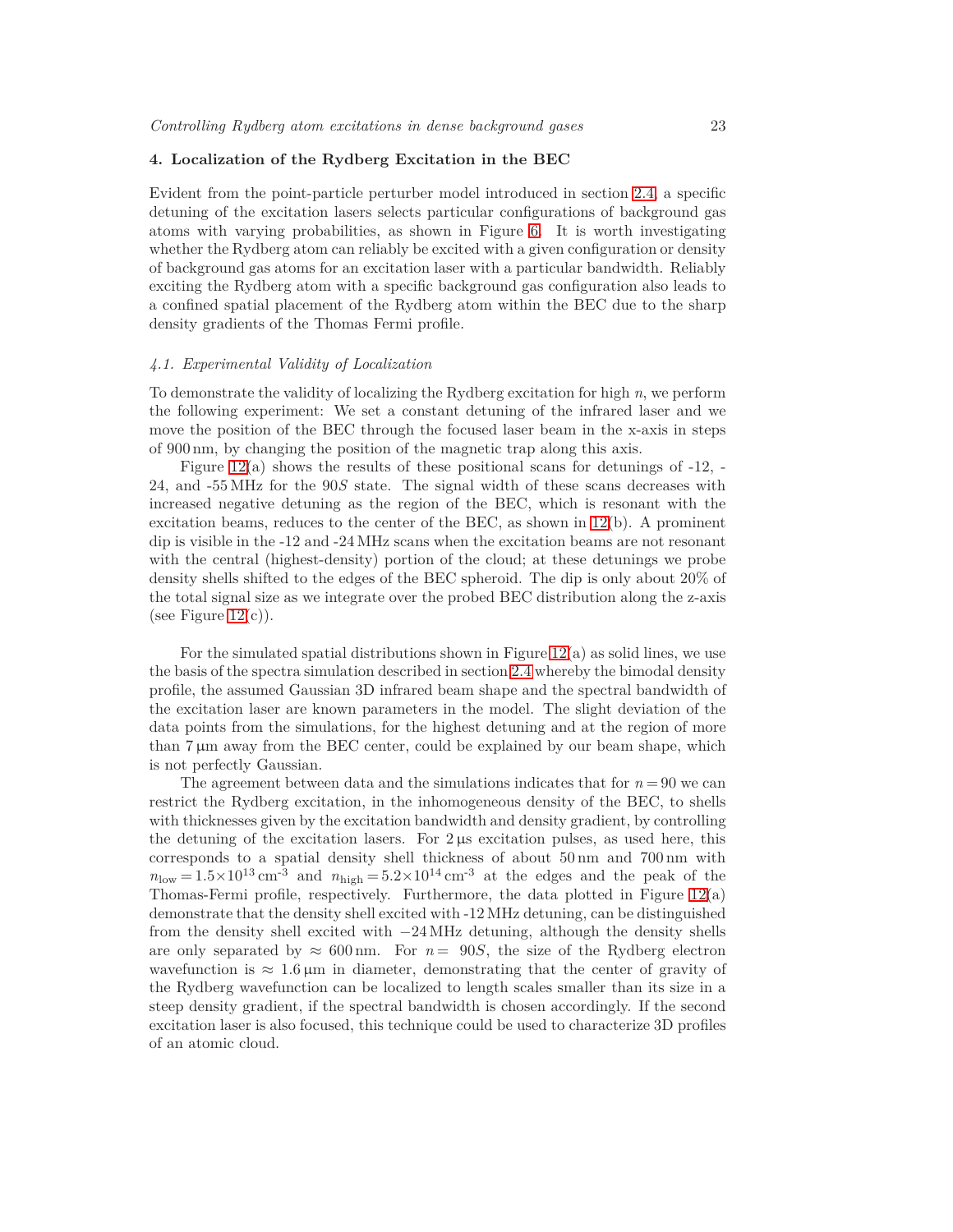

<span id="page-23-0"></span>**Figure 12.** (color online)(a) The data (points with error bars) show the mean ion signal for the first 50 excitation pulses versus the position of the BEC with respect to the focused infrared laser beam, along the x-axis. The lines represent the expected signal profile from simulations described in the text. (b) The schematic of the Thomas-Fermi profile with the lines indicating the probed density shells for the respective detunings. (c) Depiction of a cut through the BEC in the xz-plane. The solid part of the circle indicates the overlap between the Gaussian beam and the probed area of the density shell.

## **5. Conclusion**

In this review we discussed the original derivation of Fermi's density shift and subsequent extensions of the theory to higher-order scattering terms in order to more precisely describe the electron - alkali atom perturber scattering potentials. We discussed the point-particle perturber model as a method to simulate the line shift and line broadening measured in high density Rydberg spectroscopy. The model probes the two-body potential energy curves for particular background perturber configurations, rather than considering an average electron-perturber potential energy dominated by *s*-wave scattering as in Fermi's density shift model.

We studied the density-induced line shift in a  ${}^{87}$ Rb BEC for single Rydberg excitations for a range of densities and temperatures. We have confirmed experimentally a linear behavior of the density shift for the range of Rydberg states from 53*S* to 111*S*, in agreement with Fermi's mean-field density shift (see equation [\(14\)](#page-6-3)) and the results of the point-particle perturber model for the density shift as shown in Figure [7.](#page-15-0) This spectroscopy technique could be used to observe repeatable dynamics of the *in-situ* density in a quantum gas on a fast time scale. We have shown that Rydberg atoms can be localized within a density shell within the overlap of the excitation lasers for high principal quantum numbers. In future work this technique could be employed for imaging the influence of the Rydberg electron on the density distribution of background perturber atoms [\[69\]](#page-26-3) and it was subsequently made use of for measuring collisional processes at various densities within the BEC [\[65\]](#page-25-39).

The point-particle perturber model performs well in simulating the line broadening of Rydberg spectra in a BEC [\[34\]](#page-25-8), and the localization of the Rydberg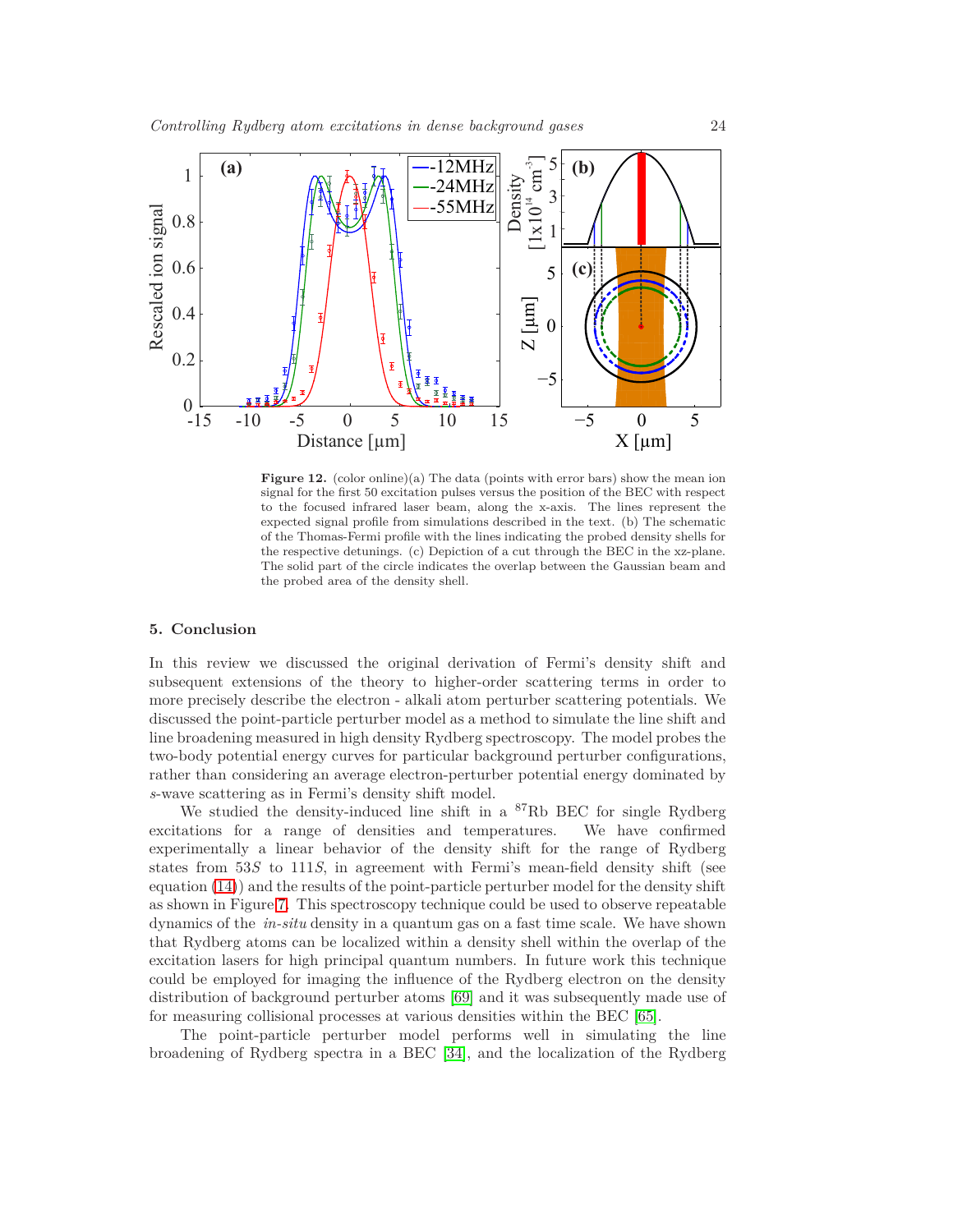excitation shown in section [\(4\)](#page-22-0), but less good agreement is found in simulating the magnitude of the density shift of high density Rydberg spectra. It was found that the magnitude of the density shift for spectra taken in the BEC agreed well with the magnitude expected from Fermi's mean-field density shift, whereby only *s*-wave scattering is considered. The disagreement of the simulation in predicting the line shift of the experimental data beyond Fermi's mean-field density shift is intriguing. It is unclear whether this disagreement is dominated by the inability of this semiclassical simulation to calculate the bound states of the PECs as discussed in section [2.4,](#page-11-0) or whether more exact potential energy curves are required as discussed in section [2.3,](#page-10-0) or whether there was an experimental error because of the limited scan range as discussed in section [3.1.](#page-16-0) Although the point-particle model does not demonstrate perfect agreement of the magnitude of the line shift, it could be used to predict anomalies of the mean-field density shift by considering the relevant potential energy curves of the system. Modern cold atom experiments have increasing control over the species, spin, and wave function of the Rydberg and perturber atoms, which allows for investigation of the density shift for a large collection of potential energy curves.

We thank Stephan Jennewein, Christoph Tresp, and Udo Hermann for their contributions to the experiment. We thank Georg Raithel for fruitful discussions. The work is funded by the Deutsche Forschungsgemeinschaft (DFG) within the SFB/TRR21 and the project PF 381/13-1. This work is supported in part by the National Science foundation under Grant PHY-1306905. S.H. is supported by the DFG through Project No. HO 4787/1-1. We also acknowledge support by the ERC under contract number 267100. H.N. acknowledges support from the Studienstiftung des deutschen Volkes. M.S. acknowledges support from the Carl Zeiss Foundation.

- <span id="page-24-1"></span><span id="page-24-0"></span>[1] Gaj A, Krupp A T, Balewski J B, L¨ow R, Hofferberth S and Pfau T 2014 *Nat Comms* **5** 4546
- <span id="page-24-2"></span>[2] Saffman M, Walker T G and Mølmer K 2010 *Rev. Mod. Phys.* **82** 2313–2363
- <span id="page-24-3"></span>[3] Gorniaczyk H, Tresp C, Schmidt J, Fedder H and Hofferberth S 2014 *Phys. Rev. Lett.* **113**(5) 053601
- <span id="page-24-4"></span>[4] Tiarks D, Baur S, Schneider K, D¨urr S and Rempe G 2014 *Phys. Rev. Lett.* **113**(5) 053602
- <span id="page-24-5"></span>[5] Paredes-Barato D and Adams C 2014 *PRL* **112** 040501
- [6] Das S, Grankin A, Iakoupov I, Brion E, Borregaard J, Boddeda R, Usmani I, Ourjoumtsev A, Grangier P and Sorensen A S 2015 *arXiv:1506.04300* **1**
- <span id="page-24-6"></span>[7] Hordon Laurence S, Huang Z, Maluf N, Browning R and Pease R F W 1993 *J. Vac. Sci. Technol. B* **11** 2299
- <span id="page-24-8"></span><span id="page-24-7"></span>[8] Amaldi E and Segr`e E 1934 *Nature* **133** 141
- <span id="page-24-9"></span>[9] Fermi E 1934 *Nuovo Cimento* **11** 157–166
- <span id="page-24-10"></span>[10] Alekseev V A and Sobel'man I I 1966 *Sov. Phys. JETP* **22** 882–888
- <span id="page-24-11"></span>[11] Presnyakov L P 1970 *Phys. Rev. A* **2**(5) 1720–1725
- <span id="page-24-12"></span>[12] Omont, A 1977 *J. Phys. France* **38** 1343–1359
- <span id="page-24-13"></span>[13] Stoicheff B P and Weinberger E 1980 *Phys. Rev. Lett.* **44** 733
- <span id="page-24-14"></span>[14] Thompson D, Weinberger E, Xu G X and Stoicheff B 1987 *Phys. Rev. A* **35** 690–700
- <span id="page-24-15"></span>[15] Fabrikant I I 1986 *J. Phys. B: At. Mol. Opt. Phys.* **19** 1527
- <span id="page-24-16"></span>[16] Borodin V, Fabrikant I I and Kazansky A K 1991 *Phys. Rev. A* **44** 5725
- <span id="page-24-17"></span>[17] Bahrim C and Thumm U 2000 *Phys. Rev. A* **61**(2) 022722
- <span id="page-24-18"></span>[18] Khuskivadze A A, Chibisov M I and Fabrikant I I 2002 *Phys. Rev. A* **66** 042709
- <span id="page-24-19"></span>[19] Greene C H, Dickinson A S and Sadeghpour H R 2000 *Phys. Rev. Lett.* **85**(12) 2458–2461
- <span id="page-24-20"></span>[20] Chibisov M I, Khuskivadze A A and Fabrikant I I 2002 *J. Phys. B: At. Mol. Opt. Phys.* **35** L193
- <span id="page-24-21"></span>[21] Hamilton E L, Greene C H and Sadeghpour H R 2002 *J. Phys. B: At. Mol. Opt. Phys.* **35** L199
- <span id="page-24-22"></span>[22] Bendkowsky V, Butscher B, Nipper J, Shaffer J P, L¨ow R and Pfau T 2009 *Nature* **458** 1005–1008
- [23] Butscher B, Bendkowsky V, Nipper J, Balewski J B, Kukota L, Löw R, Pfau T, Li W, Pohl T and Rost J M 2011 *J. Phys. B: At. Mol. Opt. Phys.* **44** 184004
- <span id="page-24-23"></span>[24] Gaj A, Krupp A T, Ilzhöfer P, Löw R, Hofferberth S and Pfau T 2015 *Phys. Rev. Lett.* **115**(2) 023001
- <span id="page-24-24"></span>[25] Tallant J, Rittenhouse S T, Booth D, Sadeghpour H R and Shaffer J P 2012 *Phys. Rev. Lett.*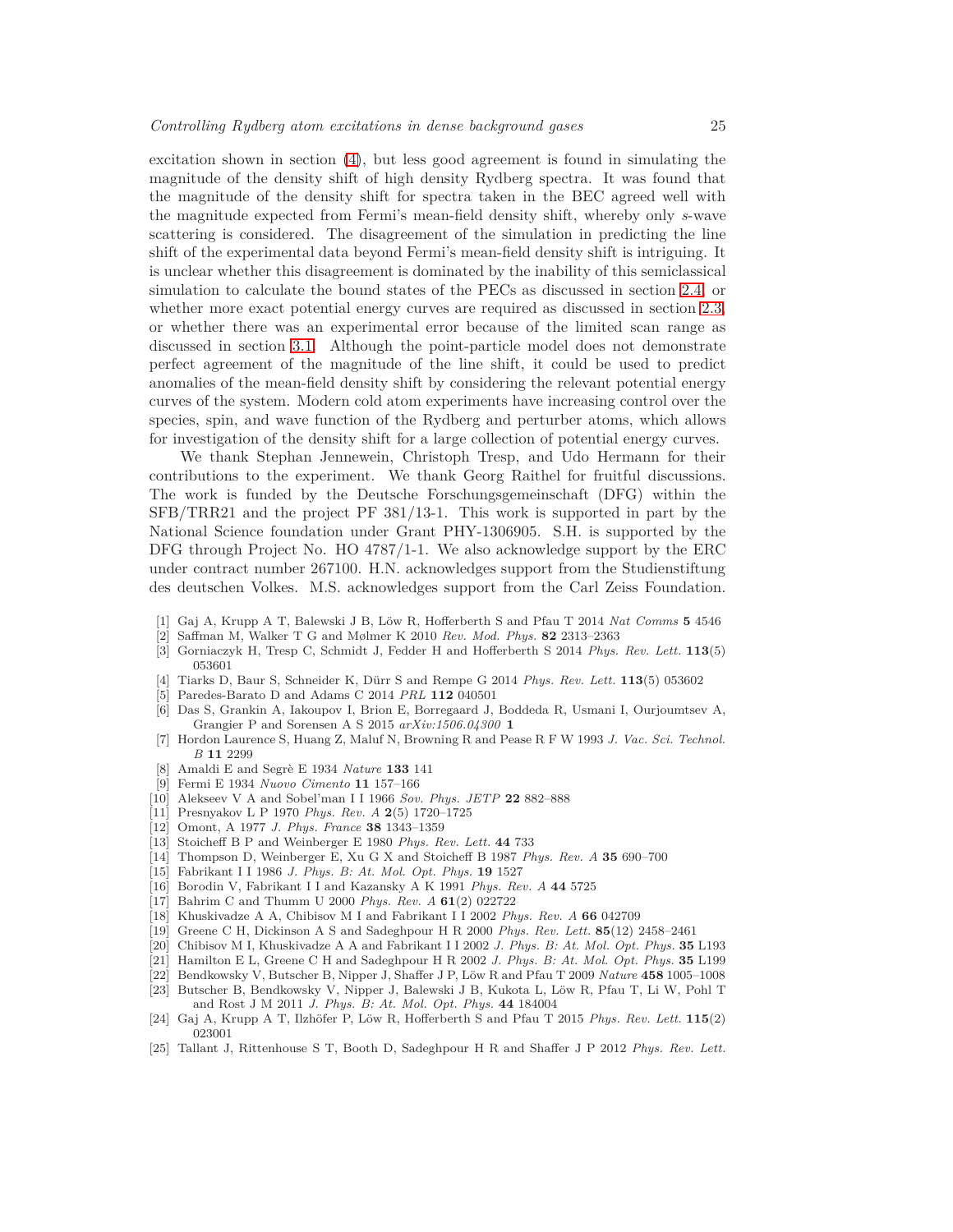**109**(17) 173202

- <span id="page-25-0"></span>[26] DeSalvo B J, Aman J A, Dunning F B, Killian T C, Sadeghpour H R, Yoshida S and Burgdörfer J 2015 *Phys. Rev. A* **92**(3) 031403
- <span id="page-25-2"></span><span id="page-25-1"></span>[27] Anderson D A, Miller S A and Raithel G 2014 *Phys. Rev. Lett.* **112** 163201
- [28] Krupp A T, Gaj A, Balewski J B, Ilzhöfer P, Hofferberth S, Löw R, Pfau T, Kurz M and Schmelcher P 2014 *Phys. Rev. Lett.* **112** 143008
- <span id="page-25-3"></span>[29] Bellos M A, Carollo R, Banerjee J, Eyler E E, Gould P L and Stwalley W C 2013 *Phys. Rev. Lett.* **111**(5) 053001
- <span id="page-25-4"></span>[30] Li W, Pohl T, Rost J M, Rittenhouse S T, Sadeghpour H R, Nipper J, Butscher B, Balewski J B, Bendkowsky V, L¨ow R and Pfau T 2011 *Science* **334** 1110–1114
- <span id="page-25-6"></span><span id="page-25-5"></span>[31] Booth D, Rittenhouse S T, Yang J, Sadeghpour H R and Shaffer J P 2015 *Science* **348** 99–102
- <span id="page-25-7"></span>[32] Saßmannshausen H, Merkt F and Deiglmayr J 2015 *Phys. Rev. Lett.* **114**(13) 133201
- [33] Böttcher F, Gaj A, Westphal K, Schlagmüller M, Kleinbach K, Löw R, Liebisch T C, Pfau T and Hofferberth S 2016 *Phys. Rev. A* **93** 032512
- <span id="page-25-8"></span>[34] Schlagmüller M, Liebisch T C, Nguyen H, Lochead G, Engel F, Böttcher F, Westphal K M, Kleinbach K S, Löw R, Hofferberth S, Pfau T, Pérez-Ríos J and Greene C H 2016 *PRL* 116 053001
- <span id="page-25-10"></span><span id="page-25-9"></span>[35] Pitaevskii L and Stringari S 2003 *Bose-Einstein Condensation* (Oxford University Press)
- [36] Ketterle W, Durfee D S and Stamper-Kurn D M 1999 *Proceedings of the International School of Physics "Enrico Fermi", Course CXL* 67–176 (*Preprint* <cond-mat/9904034>)
- <span id="page-25-12"></span><span id="page-25-11"></span>[37] Ku M, Sommer A, Cheuk L and Zwierlein M 2012 *Science* **335** 6068
- [38] Duarte P, Hart R, Yang T L, Liu X, Paiva T, Khatami E, Scalettar R, Trivedi N and Hulet R 2015 *Phys. Rev. Lett.* **114** 070403
- <span id="page-25-14"></span><span id="page-25-13"></span>[39] Gericke T, W¨urtz P, Reitz D, Langen T and Ott H 2008 *Nature Physics* **4** 949
- [40] Heinze J, Krauser J, Fläschner N, Sengstock K, Becker C, Ebling U, Eckardt A and Lewenstein M 2013 *Phys. Rev. Lett.* **110** 250402
- <span id="page-25-16"></span><span id="page-25-15"></span>[41] Reinhard A, Riou J F, Zundel L, Weiss D, Li S, Rey A M and Hipolito R 2013 *Phys. Rev. Lett.* **110** 033001
- <span id="page-25-17"></span>Nascimbène S, Navon N, Jiang K J, Chevy F and Salomon C 2010 *Nature* 463 1057-1060
- <span id="page-25-18"></span>[43] Sherson J F, Weitenberg C, Endres M, Cheneau M, Bloch I and Kuhr S 2010 *Nature* **467** 68–72
- <span id="page-25-19"></span>[44] Sadler L, Higbie J, Leslie S, Vengalattore M and Stamper-Kurn D 2006 *Nature* **443** 213
- <span id="page-25-20"></span>[45] Gemelke N, XZhang, Hung C L and CChin 2009 *Nature* **460** 995
- [46] Murthy P, Kedar D, Lompe T, Neidig M, Ries M, Wenz A, Zürn G and Jochim S 2014 *Phys. Rev. A* **90** 043611
- <span id="page-25-22"></span><span id="page-25-21"></span>[47] Manthey T, Niederprüm T, Thomas O and Ott H 2015 *New Journal of Physics* 17 103024
- [48] Hangleiter D, Mitchison M, Johnson T, Bruderer M, Plenio M and Jaksch D 2015 *Phys. Rev. A* **91** 013611
- <span id="page-25-24"></span><span id="page-25-23"></span>[49] Reinsberg C 1934 *Z. Phys.* **93** 416
- [50] Landau L D and Lifshitz L M 1977 *Course of Theoretical Physics, Volume III: Quantum Mechanics (Non-Relativistic Theory)* 3rd ed (Oxford: Pergamon Press) ISBN 0750635398
- <span id="page-25-26"></span><span id="page-25-25"></span>[51] Zipkes C, Palzer S, Sias C and Köhl M 2010 *Nature* 464 388–391
- [52] Gregoire M D, Hromada I, Holmgren W F, Trubko R and Cronin A D 2015 *Phys. Rev. A* **92** 052513
- <span id="page-25-27"></span>[53] Fermi E 1936 *Ric. Scientifica* **7**(2) 13–52 translated by G. M. Temmer in Enrico Fermi, Collected Papers Volume I, university of Chicago press, 1962
- <span id="page-25-29"></span><span id="page-25-28"></span>[54] Amaldi E and Segr`e E 1934 *Nuovo Cimento* **11** 145–156
- <span id="page-25-30"></span>[55] de Prunel´e E and Pascale J 1979 *J. Phys. B: At. Mol. Opt. Phys.* **12** 2511–2528
- <span id="page-25-31"></span>[56] Hinckelmann O and Spruch L 1971 *Phys. Rev. A* **3**(2) 642–648
- <span id="page-25-32"></span>[57] Bahrim C, Thumm U and Fabrikant I I 2001 *J. Phys. B: At. Mol. Opt. Phys.* **34** L195–L201
- [58] Abramowitz M 1974 *Handbook of Mathematical Functions, With Formulas, Graphs, and Mathematical Tables* (Dover Publications, Incorporated) ISBN 0486612724
- <span id="page-25-33"></span>[59] Greene C H, Hamilton E L, Crowell H, Vadla C and Niemax K 2006 *Phys. Rev. Lett.* **97**(23) 233002
- <span id="page-25-34"></span>[60] Bendkowsky V, Butscher B, Nipper J, Balewski J B, Shaffer J P, Löw R, Pfau T, Li W, Stanojevic J, Pohl T and Rost J M 2010 *Phys. Rev. Lett.* **105**(16) 163201
- <span id="page-25-36"></span><span id="page-25-35"></span>[61] Anderson D A, Miller S A and Raithel G 2014 *Phys. Rev. A* **90** 062518
- <span id="page-25-37"></span>[62] Schmidt R, Sadeghpour H R and Demler E 2016 *Phys. Rev. Lett.* **116** 105302
- [63] Eiles M T, Pérez-Ríos J, Robicheaux F and Greene C H 2016 *Journal of Physics B: Atomic*, *Molecular and Optical Physics* **49** 114005
- <span id="page-25-39"></span><span id="page-25-38"></span>[64] Esslinger T, Bloch I and Hänsch T W 1998 *Physical Review A* 58 R2664–R2667
- [65] Schlagmüller M, Liebisch T C, Engel F, Kleinbach K S, Böttcher F, Hermann U, Westphal K M,